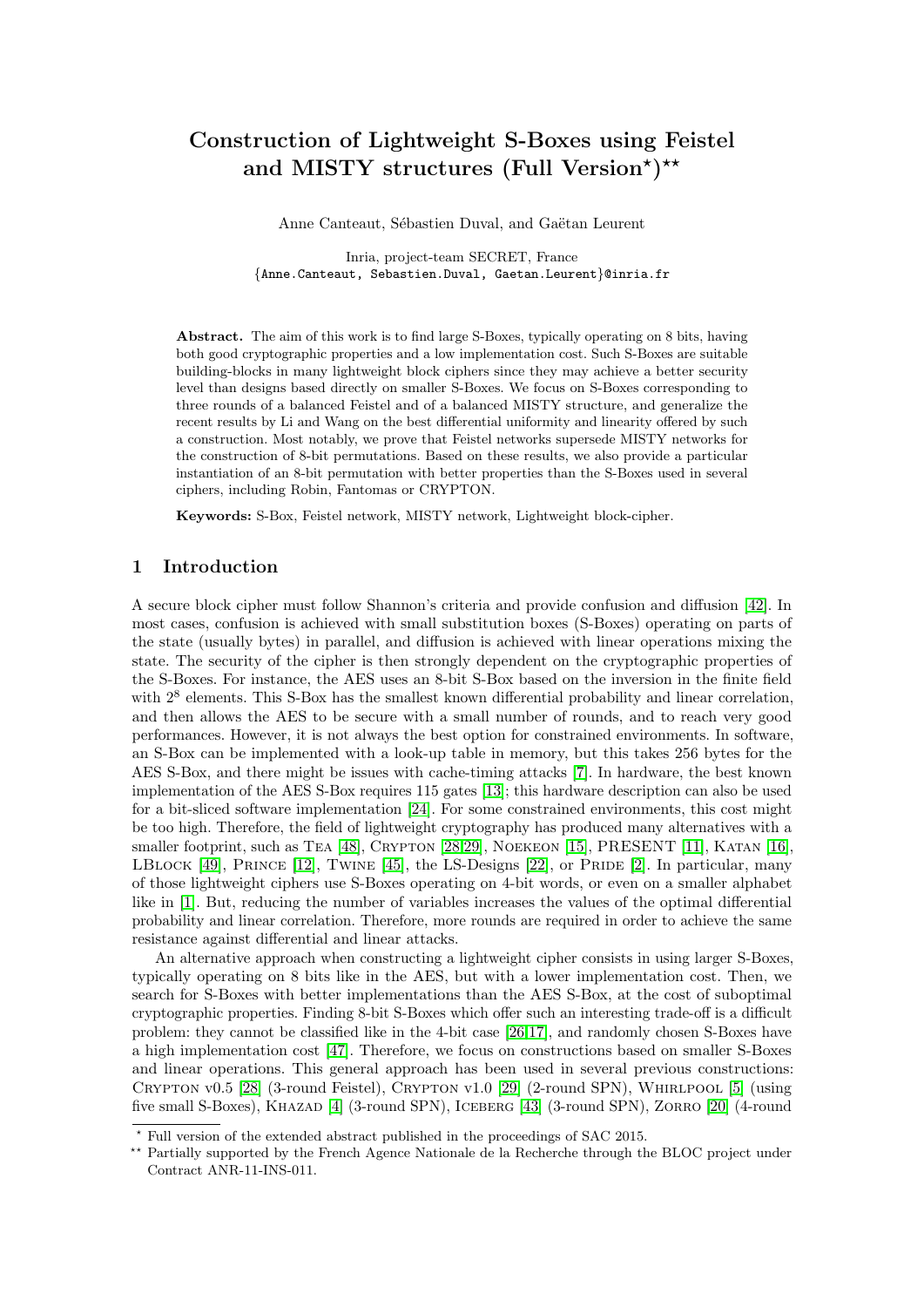Feistel with mixing layer), and the LS-Designs [\[22\]](#page-21-7) (3-round Feistel and MISTY network). As in [\[22\]](#page-21-7), we here focus on constructions with a 3-round Feistel network, or a 3-round balanced MISTY network, because they use only 3 smaller S-Boxes, but can still provide good large S-Boxes. And we study the respective merits of these two constructions, since this comparison is raised as an open question in [\[22\]](#page-21-7).

The Feistel and MISTY structures have been intensively studied in the context of block cipher design, and bounds are known for the maximum expected differential probability (MEDP) [\[37](#page-21-12)[,38](#page-21-13)[,3,](#page-20-11)[31\]](#page-21-14) and maximum expected linear potential (MELP) [\[36,](#page-21-15)[3\]](#page-20-11). However, those results are not relevant for the construction of S-Boxes, because they only consider the average value over all the keys, while an S-Box is unkeyed. Therefore, the differential and linear properties of the Feistel and MISTY constructions need to be analyzed in the unkeyed setting. Such a study has been initiated recently by Li and Wang [\[27\]](#page-21-16) in the case of 3 rounds of a Feistel network. In this work, we expand the results of Li and Wang, by giving some more general theoretical results for unkeyed Feistel and MISTY structures, with a particular focus on the construction of 8-bit permutations.

Our contributions. We first explain why the usual MEDP and MELP notions are meaningless in the unkeyed setting. In particular we exhibit a 3-round MISTY network where there exists a differential with probability higher than the MEDP for any fixed key, but this optimal differential depends on the key. Then, Section [3](#page-4-0) gives some lower bounds on the differential uniformity and linearity of any 3-round balanced MISTY structure, which involve the properties of the three inner S-Boxes. Section [4](#page-9-0) then focuses on the construction of 8-bit permutations. Similar results on 3-round Feistel networks are detailed in Section [5,](#page-13-0) which generalize the previous result from [\[27\]](#page-21-16). Most notably, we show that 3 rounds of a Feistel network with appropriate inner S-Boxes provide better cryptographic properties than any 3-round MISTY network, explaining some experimental results reported in [\[22\]](#page-21-7). Section [6](#page-17-0) then gives an instantiation of such an 8-bit permutation, which offers a very good trade-off between the cryptographic properties and the implementation cost. It can be implemented efficiently in hardware and for bit-sliced software, and has good properties for side-channel resistant implementations with masking. In particular, this S-Box supersedes the S-Boxes considered in many lightweight ciphers including CRYPTON, Robin and Fantomas.

# 2 From keyed constructions to unkeyed S-Boxes

## <span id="page-1-0"></span>2.1 Main cryptographic properties for an S-Box

In this paper, we focus on S-Boxes having the same number of input and output bits. The resistance offered by an S-Box against differential [\[10\]](#page-20-12) and linear [\[30\]](#page-21-17) cryptanalysis is quantified by the highest value in its difference table (resp. table of linear biases, aka linear-approximation table). More precisely, these two major security parameters are defined as follows.

**Definition 1 (Differential uniformity [\[35\]](#page-21-18)).** Let F be a function from  $\mathbb{F}_2^n$  into  $\mathbb{F}_2^n$ . For any pair of differences  $(a, b)$  in  $\mathbb{F}_2^n$ , we define the set

$$
D_F(a \to b) = \{x \in \mathbb{F}_2^n \mid F(x \oplus a) \oplus F(x) = b\}.
$$

The entry at position  $(a, b)$  in the difference table of F then corresponds to the cardinality of  $D_F(a \rightarrow b)$  and will be denoted by  $\delta_F(a, b)$ .

Moreover, the differential uniformity of  $F$  is

$$
\delta(F) = \max_{a \neq 0,b} \delta_F(a,b) .
$$

Obviously, the differential uniformity of an S-Box is always even, implying that, for any  $F$ .  $\delta(F) \geq 2$ . The functions F for which equality holds are named almost perfect nonlinear (APN) functions.

Similarly, the bias of the best linear approximation of an S-Box is measured by its linearity.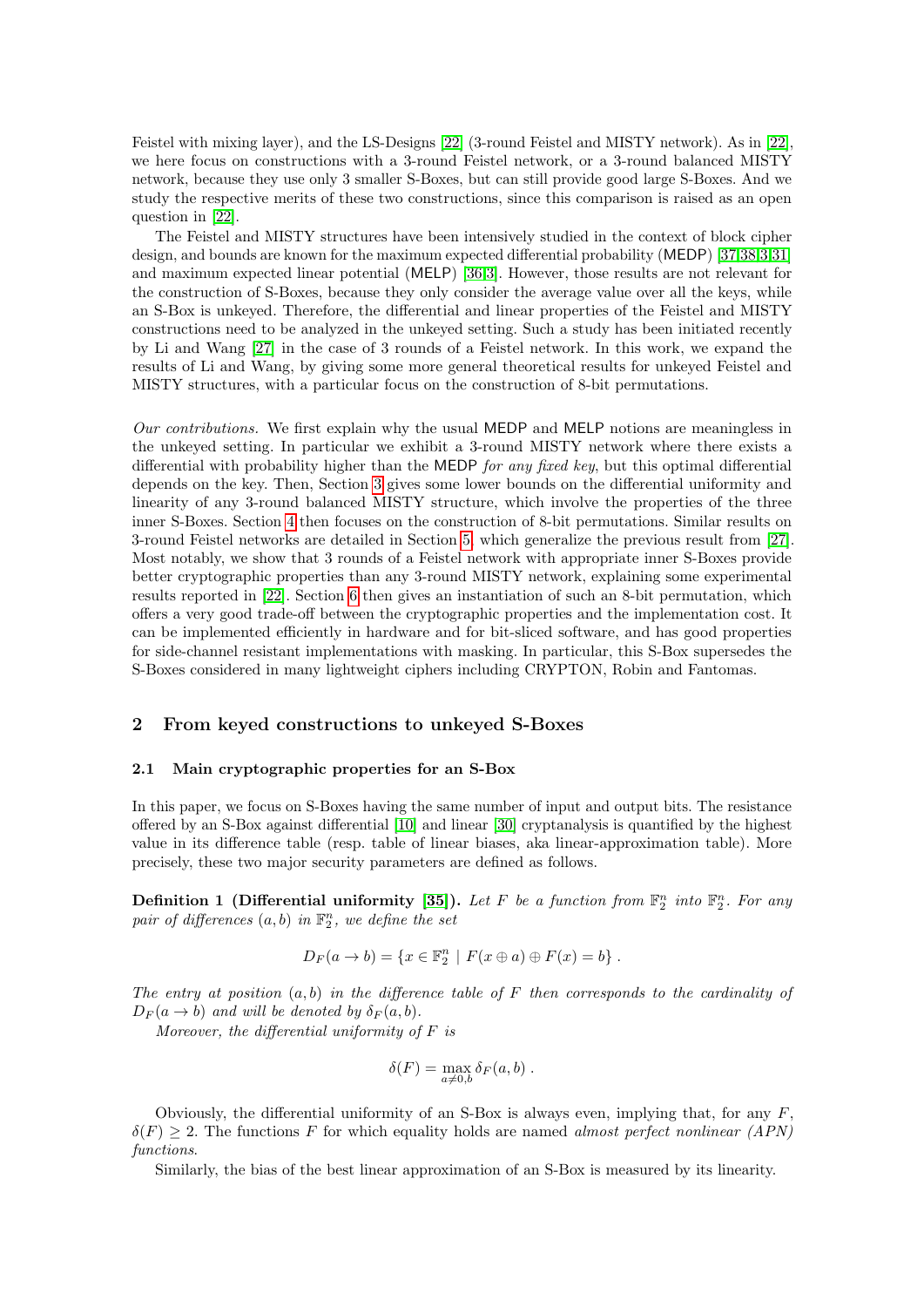Definition 2 (Walsh transform of an S-Box). Let F be a function from  $\mathbb{F}_2^n$  into  $\mathbb{F}_2^n$ . The Walsh transform of F is the function

$$
\mathbb{F}_2^n \times \mathbb{F}_2^n \to \mathbb{Z}
$$
  

$$
(a, b) \qquad \mapsto \lambda_F(a, b) = \sum_{x \in \mathbb{F}_2^n} (-1)^{b \cdot F(x) + a \cdot x}
$$

.

Moreover, the linearity of  $F$  is

$$
\mathcal{L}(F) = \max_{a,b \in \mathbb{F}_2^n, b \neq 0} |\lambda_F(a,b)|.
$$

Indeed, up to a factor  $2^n$ , the linearity corresponds to the bias of the best linear relation between the input and output of  $F$ :

$$
\Pr_X[b \cdot F(X) + a \cdot X = 1] = \frac{1}{2^n} \left( 2^{n-1} - \frac{1}{2} \sum_{x \in \mathbb{F}_2^n} (-1)^{b \cdot F(x) + a \cdot x} \right) = \frac{1}{2} \left( 1 - \frac{\lambda_F(a, b)}{2^n} \right).
$$

It is worth noticing that, for any fixed output mask  $b \in \mathbb{F}_2^n$ , the function  $a \mapsto \lambda_F(a, b)$ , corresponds to the Walsh transform of the *n*-variable Boolean component of  $F: x \mapsto b \cdot F(x)$ . In particular, it enjoys all properties of a discrete Fourier transform, for instance the Parseval relation.

# 2.2 Constructing S-Boxes from smaller ones

If this paper we focus on the construction of S-Boxes using several smaller S-Boxes. Indeed small S-Boxes are much cheaper to implement that large S-Boxes:

- for table-based software implementations, the tables are smaller;
- for hardware implementations, the gate count is lower;
- for bit-sliced software implementation, the instructions count is lower;
- for vectorized implementation, small S-Boxes can use vector permutations.

In many cases, implementing several small S-Boxes requires less resources than implementing a large one. Therefore, constructing S-Boxes from smaller ones can reduce the implementation cost.

The Feistel construction is a well-known construction to build a  $2n$ -bit permutation from smaller n-bit functions, introduced in 1971 for the design of Lucifer (which later became DES [\[33\]](#page-21-19)). It is a good candidate for constructing large S-Boxes from smaller ones at a reasonable implementation cost. In particular, this construction has been used for the S-Boxes of Crypton v0.5 [\[28\]](#page-21-3), ZUC [\[19\]](#page-20-13) (for  $S_0$ ), Robin [\[22\]](#page-21-7) and iSCREAM [\[21\]](#page-21-20). The MISTY construction introduced by Matsui [\[31\]](#page-21-14) uses a different structure, but offers a similar level of security. The main advantage of the MISTY network is that it can offer a reduced latency because the first two S-Boxes can be evaluated in parallel. Therefore it is a natural alternative to Feistel networks for the construction of lightweight S-Boxes, and it has been used in the design of Fantomas [\[22\]](#page-21-7) and Scream [\[21\]](#page-21-20). In order to reduce the number of gates used for implementing the construction, we focus on *balanced* MISTY networks, while the MISTY block cipher proposed in [\[32\]](#page-21-21) is unbalanced and combines an  $(n-1)$ -bit S-Box and an  $(n + 1)$ -bit S-Box.

The two structures we study are depicted in Figures [1](#page-3-0) and [2.](#page-3-1) It is worth noticing a major difference between the two: the function resulting from the Feistel construction is always invertible (since one round is an involution, up to a permutation of the outputs), while the function resulting from the MISTY construction is invertible if and only if all the inner S-Boxes are invertible.

Analysis of Feistel and MISTY structures. Since these two constructions have been used for the design of many block ciphers (in particular the DES [\[33\]](#page-21-19) and MISTY [\[32\]](#page-21-21), respectively), their security properties have been intensively studied. A natural way to measure the resistance of the resulting block cipher against differential and linear cryptanalysis is to study the probabilities of the differentials (respectively the potentials of the linear approximations) averaged over all keys.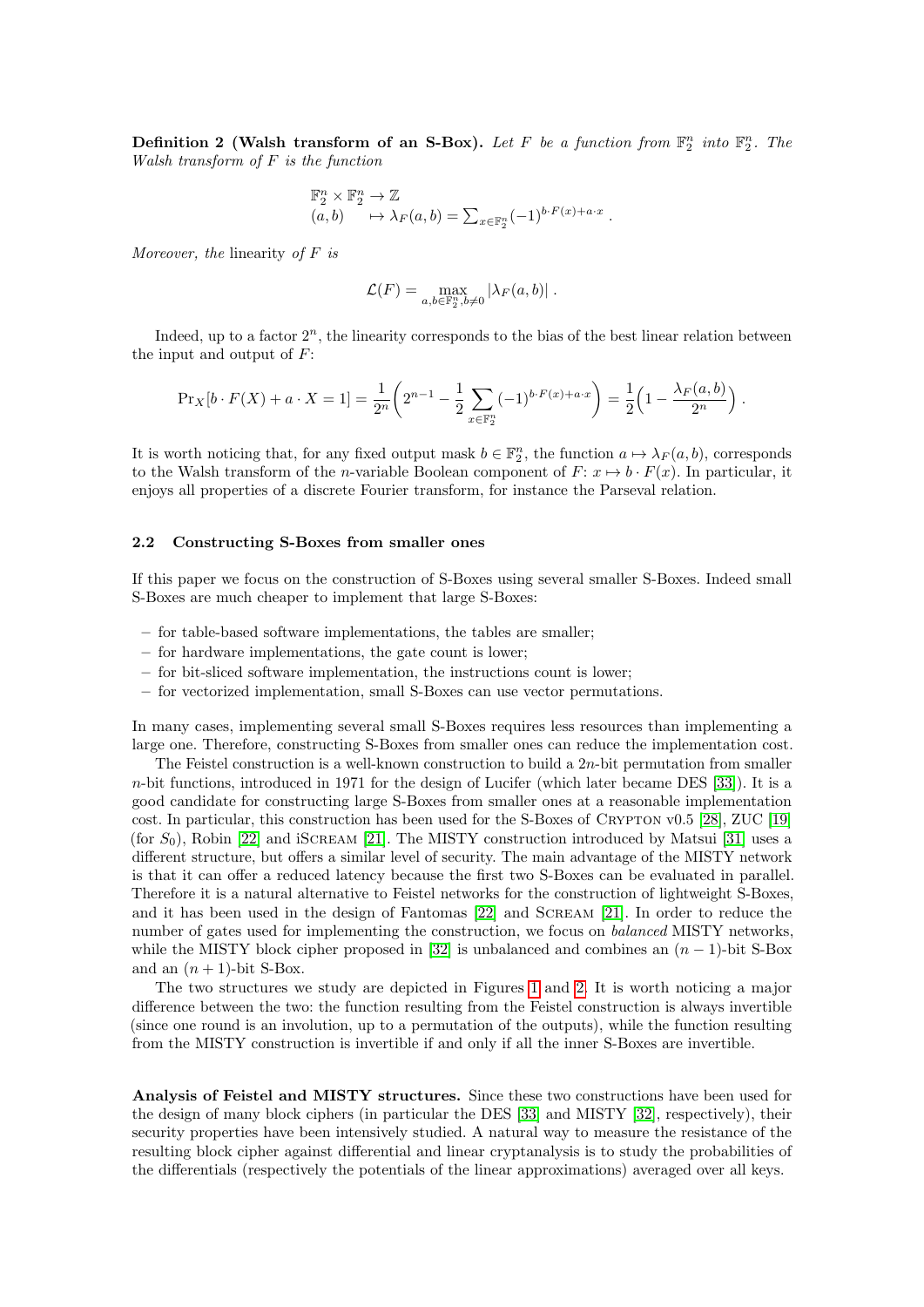

<span id="page-3-0"></span>Fig. 1. 3-round MISTY network

<span id="page-3-1"></span>Fig. 2. 3-round Feistel network

**Definition 3** (MEDP and MELP). Let  $F_K$  be a family of function from  $\mathbb{F}_2^n$  into  $\mathbb{F}_2^n$ . The MEDP is the maximum probability of a differential, averaged over all keys:

$$
\text{MEDP}(F_K) = \max_{a \neq 0, b} \frac{1}{2^k} \sum_{K \in \mathbb{F}_2^k} \frac{\delta_{F_K}(a, b)}{2^n} \, .
$$

The MELP is the maximum potential of a linear approximation, averaged over all keys:

$$
\text{MELP}(F_K) = \max_{a,b \neq 0} \frac{1}{2^k} \sum_{K \in \mathbb{F}_2^k} \left( \frac{\lambda_{F_K}(a,b)}{2^n} \right)^2.
$$

<span id="page-3-2"></span>The following theorem shows that the MEDP and MELP of a Feistel or MISTY network can be bounded.

#### Theorem 1 (Feistel or MISTY, averaged over all keys, [\[37,](#page-21-12)[38,](#page-21-13)[3,](#page-20-11)[31\]](#page-21-14)).

Given  $S_1$ ,  $S_2$  and  $S_3$  three n-bit permutations, let  $p = \max_i \delta(S_i)/2^n$  and  $q = \max_i (\mathcal{L}(S_i)/2^n)^2$ . Then the family of functions  $(F_K)_{K=(K_1,K_2,K_3)\in\mathbb{F}_2^{3k}}$  defined by 3 rounds of a Feistel or of a MISTY network with  $S_i$  as inner functions verifies

$$
\mathsf{MEDP}(F_K) \le p^2 \text{ and } \mathsf{MELP}(F_K) \le q^2.
$$

This theorem is very powerful for the construction of iterated block ciphers: it shows that a big function with strong cryptographic properties can be built from small functions with strong cryptographic properties. However, for the design of an S-Box from smaller S-Boxes, it is of little use. Indeed, we are interested in the properties of a single fixed S-Box, rather than the average properties of a family of S-Boxes. For a fixed  $(a, b)$  the theorem proves that the average values of  $\delta_{F_K}(a, b)$  and  $\lambda_{F_K}(a, b)$  are bounded, therefore there exist at least one key for which the value is smaller than or equal to the average. However, it might be that the values  $a, b$  where the maximum is reached are not the same for every key. Therefore if we select a key so that  $\delta_{F_K}(a, b)$  is small for an  $a, b$  maximizing the average probability, the maximum can be reached for another entry of the differential table.

More strikingly, we discovered some choices of  $S_1$ ,  $S_2$ ,  $S_3$  such that the maximum differential probability of the functions in the corresponding family is always higher than the MEDP.

Example 1. We consider a MISTY structure with three identical S-Boxes:

$$
S_i = [A, 7, 9, 6, 0, 1, 5, B, 3, E, 8, 2, C, D, 4, F].
$$

We have MEDP( $F_K$ )  $\leq 16/256$  according to Th. [1,](#page-3-2) because  $\delta(S_i) = 4$ . However, for any function in this family, there exists a differential with probability 32/256. This is not a contradiction, because the differential reaching the maximum depends on the key.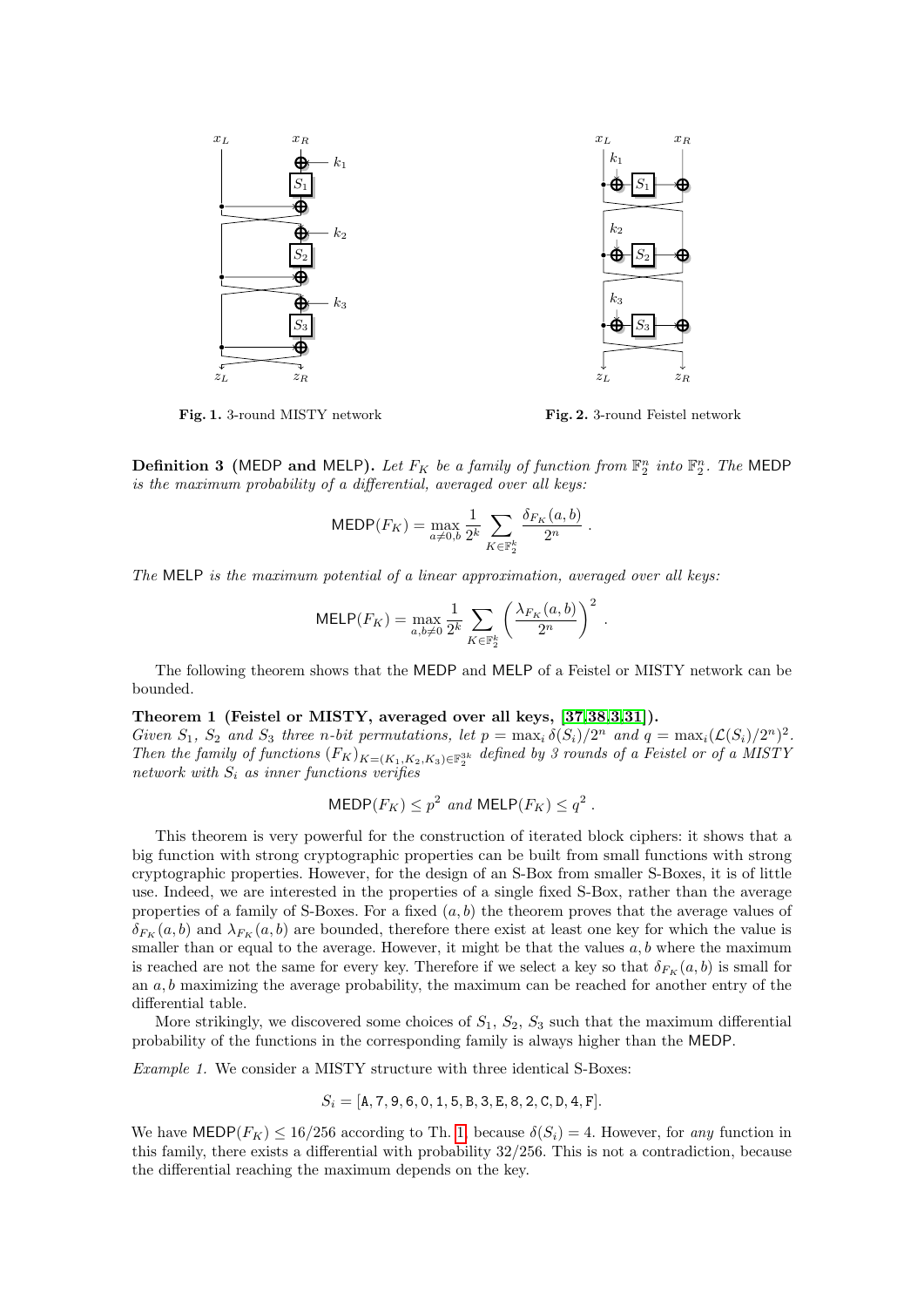The relevant property for the construction of an S-Box is the maximum differential probability (respectively maximum linear potential). Therefore, we could derive some information on this quantity for  $F_K$  for some fixed keys from the knowledge of the average value of the maximal differential probability, i.e., the EMDP (resp. EMLP), which may significantly differ from the MEDP (resp. MELP). We would like to point out that there is a confusion between the two notions in [\[32\]](#page-21-21): the definition corresponds to the expected maximum differential probability (respectively expected maximum linear potential), while the theorems apply to the MEDP and MELP.

Analysis of Feistel and MISTY structures with fixed key. In order to study the properties of Feistel and MISTY structures for the construction of lightweight S-Boxes, we must study these structures with a fixed key. Equivalently, we can consider the structures without any key, because a structure with a fixed key is equivalent to an unkeyed one with different S-Boxes. Indeed, using an S-Box  $S_i$  with round key  $k_i$  is equivalent to using  $S'_i: x \mapsto S_i(x + k_i)$  as an S-Box without any key. In the following, we always consider a key-less variant.

In a recent analysis of the fixed-key Feistel structure [\[27\]](#page-21-16), Li and Wang derive the best differential uniformity and linearity which can be achieved by a 3-round Feistel cipher with a fixed key, and give examples reaching this bound. Their main results are as follows:

**Theorem 2 (Feistel unkeyed, [\[27\]](#page-21-16)).** Let  $S_1$ ,  $S_2$  and  $S_3$  be three n-bit S-Boxes and F be the  $2n$ bit function defined by the corresponding 3-round Feistel network. Then,  $\delta(F) \geq 2\delta(S_2)$ . Moreover, if  $S_2$  is not a permutation,  $\delta(F) \geq 2^{n+1}$ .

If  $n = 4$ , F satisfies  $\delta(F) \geq 8$ . If equality holds, then  $\mathcal{L}(F) \geq 64$ .

# <span id="page-4-0"></span>3 S-Boxes obtained from 3 rounds of MISTY

#### 3.1 Our results

In this paper, we generalize the bounds of Li and Wang [\[27\]](#page-21-16) on Feistel structures, and derive bounds for MISTY structures. The results are very similar for the two structures, but for a MISTY structure, optimal results are only achieved with non-invertible inner functions. Therefore, our work shows that Feistel structures allow better results than MISTY structures for the design of invertible 8-bit S-Boxes.

More precisely, we introduce two new S-Box properties  $\delta_{\min}$  and  $\mathcal{L}_{\min}$  in order to derive our bounds:  $\mathcal{L}_{\text{min}}$  is the smallest linearity we can have for a non-trivial component of the S-Box. Similarly,  $\delta_{\min}$  is the smallest value we can have for the maximum  $\max_b \delta(a, b)$  within a row in the difference table. In particular, for any 4-bit function  $S$ ,  $\delta_{\min}(S) \geq 2$  and  $\mathcal{L}_{\min}(S) \geq 4$ . Moreover, if S is a 4-bit permutation, then  $\delta_{\min}(S) \geq 4$  and  $\mathcal{L}_{\min}(S) \geq 8$ .

We first present the general lower bounds we obtain on the differential uniformity and linearity of 3 rounds of a Feistel and of a MISTY construction.

- 1. For a Feistel network with inner S-Boxes  $S_1$ ,  $S_2$  and  $S_3$ :
	- $\delta(F) \geq \delta(S_2) \max(\delta_{\min}(S_1), \delta_{\min}(S_3))$
	- if  $S_2$  is not a permutation,  $\delta(F) \geq 2^{n+1}$ .
	- $-$  if  $S_2$  is a permutation,  $\delta(F) \ge \max_{i \neq 2, j \neq i,2} \left( \delta(S_i) \delta_{\min}(S_j), \ \delta(S_i) \delta_{\min}(S_2^{-1}) \right)$ .
	- $\mathcal{L}(F) \geq \mathcal{L}(S_2) \max \left( \mathcal{L}_{\min}(S_1), \ \mathcal{L}_{\min}(S_3) \right)$
	- $-$  if  $S_2$  is a permutation,  $\mathcal{L}(F) \ge \max_{i \neq 2, j \neq i, 2} \left( \mathcal{L}(S_i) \mathcal{L}_{\text{min}}(S_j), \ \mathcal{L}(S_i) \mathcal{L}_{\text{min}}(S_2^{-1}) \right)$ .

2. For a MISTY network with inner S-Boxes  $S_1$ ,  $S_2$  and  $S_3$ :

- $\delta(F) \geq \delta(S_1) \max(\delta_{\min}(S_2), \delta_{\min}(S_3))$
- if  $S_1$  is not a permutation,  $\delta(F) \geq 2^{n+1}$ .
- $-$  if  $S_1$  is a permutation,  $\delta(F) \ge \max_{i \neq 1, j \neq 1, i} \left( \delta(S_i) \delta_{\min}(S_j), \ \delta(S_i) \delta_{\min}(S_1^{-1}) \right);$
- $\mathcal{L}(F) \ge \max(\mathcal{L}(S_1)\mathcal{L}_{\min}(S_2), \mathcal{L}(S_2)\mathcal{L}_{\min}(S_1), \mathcal{L}(S_3)\mathcal{L}_{\min}(S_1));$
- − if  $S_3$  is a permutation,  $\mathcal{L}(F) \geq \mathcal{L}(S_1)\mathcal{L}_{\min}(S_3^{-1}).$
- if  $S_1$  is a permutation,  $\mathcal{L}(F) \geq \mathcal{L}(S_3)\mathcal{L}_{\text{min}}(S_2)$ .
- if  $S_1$  and  $S_3$  are permutations,  $\mathcal{L}(F) \geq \mathcal{L}(S_2)\mathcal{L}_{\text{min}}(S_3^{-1}).$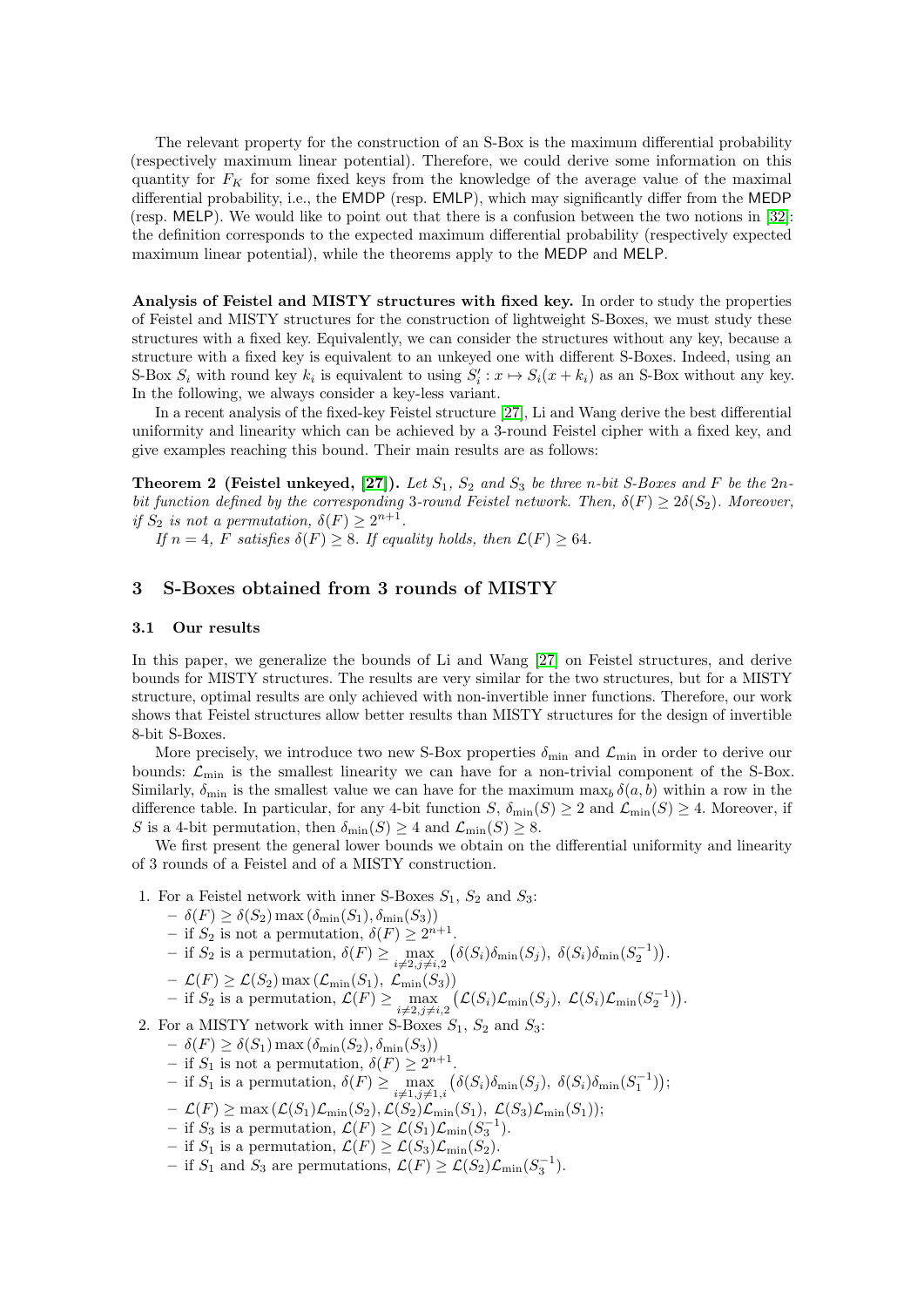If  $n = 4$  this yields for both constructions:

$$
\delta(F) \geq 8
$$
 and  $\mathcal{L}(F) \geq 48$ .

Moreover,  $\mathcal{L}(F) \geq 64$  unless  $\delta(F) \geq 32$ .

For the MISTY construction with  $n = 4$ , if F is a permutation, we obtain tighter bounds:  $\delta(F) > 16$  and  $\mathcal{L}(F) > 64$ . This implies that the Feistel construction is more appropriate for constructing 8-bit permutations. We will also show that all these bounds for  $n = 4$  are tight. We now detail the results first in the case of the MISTY construction, and then for the Feistel construction.

#### 3.2 Differential uniformity of 3 rounds of MISTY

Our lower bound on the differential uniformity of the 3-round MISTY relies on the evaluation of the number of solutions of some differentials for which the input difference of one of the 3 S-Boxes is canceled (see Figure [3\)](#page-6-0).

**Proposition 1.** Let  $S_1$ ,  $S_2$  and  $S_3$  be three n-bit S-Boxes and F be the 2n-bit function defined by the corresponding 3-round MISTY network. Then, for all  $a$ ,  $b$  and  $c$  in  $\mathbb{F}_2^n$ , we have:

$$
\delta_F(0||a,b||c) = \delta_{S_1}(a,c) \times \delta_{S_3}(c,b \oplus c);
$$

(ii) If  $S_1$  is bijective,

<span id="page-5-0"></span>
$$
\delta_F(a||0,b||c) = \delta_{S_2}(a,a \oplus c) \times \delta_{S_3}(a,b \oplus c);
$$

$$
\textbf{(iii)}\ \ \delta_{S_1}(a,b)\times \delta_{S_2}(b,c) \leq \delta_F(b\|a,c\|c) \leq \sum_{d\in\mathbb{F}_2^n} \delta_{S_1}(a,b\oplus d)\times \delta_{S_2}(b,c\oplus d)\times \gamma_{S_3}(d)
$$

where  $\gamma_{S_3}(d)$  is 0 if  $\delta_{S_3}(d,0) = 0$  and 1 otherwise. Most notably, if  $S_3$  is bijective,

$$
\delta_F(b||a,c||c) = \delta_{S_1}(a,b) \times \delta_{S_2}(b,c) .
$$

*Proof.* Let x be the input of the MISTY network, and let  $x_L$  and  $x_R$  be its left and right parts respectively. The three results that we prove correspond to the configurations depicted on Figure [3.](#page-6-0)

(i)  $x = (x_L, x_R)$  satisfies  $F(x_L || x_R) \oplus F(x_L || (x_R \oplus a)) = b||c$  if and only if

$$
\begin{cases}\nS_3(S_1(x_R) \oplus x_L) \oplus S_3(S_1(x_R \oplus a) \oplus x_L) = b \oplus c, \\
S_2(x_L) \oplus S_1(x_R) \oplus x_L \oplus S_2(x_L) \oplus S_1(x_R \oplus a) \oplus x_L = c\n\end{cases}
$$
  
\n
$$
\Leftrightarrow \begin{cases}\nS_3(S_1(x_R) \oplus x_L) \oplus S_3(S_1(x_R \oplus a) \oplus x_L) = b \oplus c, \\
S_1(x_R) \oplus S_1(x_R \oplus a) = c\n\end{cases}
$$

or equivalently

$$
x_R \in D_{S_1}(a \to c)
$$
 and  $x_L \in S_1(x_R) \oplus D_{S_3}(c \to b \oplus c)$ .

Hence, we deduce that there are exactly  $\delta_{S_1}(a,c)$  values of  $x_R$ , and for each of those,  $\delta_{S_3}(c,b\oplus c)$ values of  $x_L$ , such that x verifies the differential.

(ii)  $x = (x_L, x_R)$  satisfies  $F(x_L || x_R) \oplus F((x_L \oplus a) || x_R) = b||c$  if and only if

$$
\begin{cases}\nS_3(S_1(x_R) \oplus x_L) \oplus S_3(S_1(x_R) \oplus x_L \oplus a) = b \oplus c, \\
S_2(x_L) \oplus S_1(x_R) \oplus x_L \oplus S_2(x_L \oplus a) \oplus S_1(x_R) \oplus x_L \oplus a = c\n\end{cases}
$$
\n
$$
\Leftrightarrow \begin{cases}\nS_1(x_R) \oplus x_L \in D_{S_3}(a \to b \oplus c), \\
S_2(x_L) \oplus S_2(x_L \oplus a) = a \oplus c\n\end{cases}
$$

or equivalently,

$$
x_L \in D_{S_2}(a \to a \oplus c)
$$
 and  $S_1(x_R) \in x_L \oplus D_{S_3}(a \to b \oplus c)$ .

If  $S_1$  is invertible, for any fixed  $x_L$ , each one of the  $\delta_{S_3}(a, b \oplus c)$  values defined by the second condition determines a unique value of  $x_R$ . Therefore, the number of  $(x_L, x_R)$  satisfying the differential is exactly  $\delta_{S_2}(a, a \oplus c) \times \delta_{S_3}(a, b \oplus c)$ .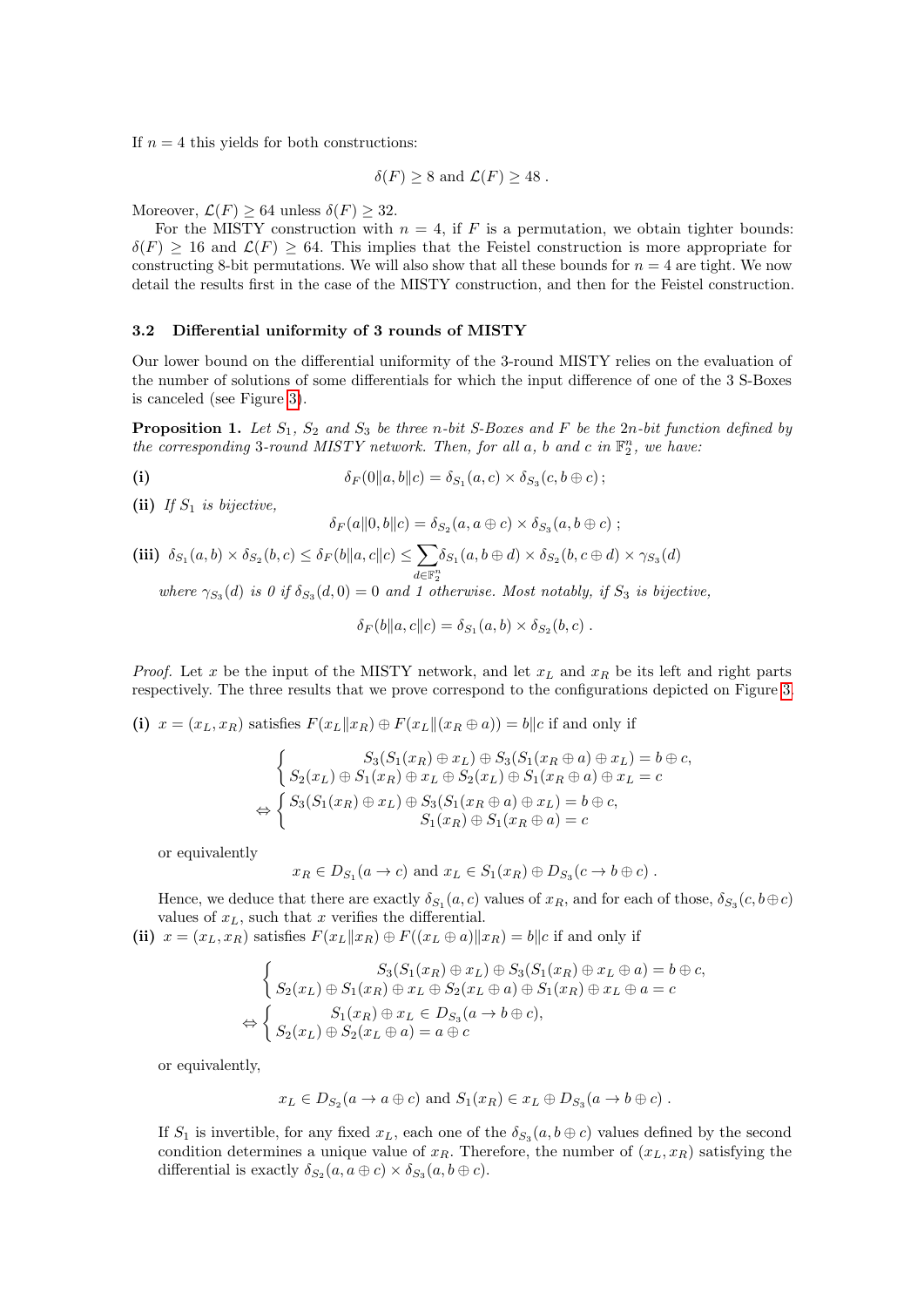

<span id="page-6-0"></span>Fig. 3. Red values indicate differences. The interest of these differentials is that for each of them, only 2 S-Boxes influence the 3-round differential (under the condition that  $S_1$  is invertible for [3.2](#page-6-0) and that  $S_3$  is invertible for [3.3\)](#page-6-0).

(iii)  $(x_L, x_R)$  satisfies  $F(x_L||x_R) \oplus F((x_L \oplus b)||(x_R \oplus a)) = c||c|$  if and only if

$$
\begin{cases}\nS_3(S_1(x_R) \oplus x_L) \oplus S_3(S_1(x_R \oplus a) \oplus x_L \oplus b) = 0, \\
S_2(x_L) \oplus S_1(x_R) \oplus x_L \oplus S_2(x_L \oplus b) \oplus S_1(x_R \oplus a) \oplus x_L \oplus b = c \\
\Leftrightarrow \begin{cases}\nS_3(S_1(x_R) \oplus x_L) \oplus S_3(S_1(x_R \oplus a) \oplus x_L \oplus b) = 0, \\
S_2(x_L) \oplus S_1(x_R) \oplus S_2(x_L \oplus b) \oplus S_1(x_R \oplus a) = b \oplus c\n\end{cases}.\n\end{cases}
$$

This equivalently means that there exists some  $d\in\mathbb{F}_2^n$  such that

$$
\begin{cases} x_R \in D_{S_1}(a \to b \oplus d), x_L \in D_{S_2}(b \to c \oplus d), \\ S_3(S_1(x_R) \oplus x_L) \oplus S_3(S_1(x_R \oplus a) \oplus x_L \oplus b) = 0, \end{cases}
$$

i.e.,

$$
x_R \in D_{S_1}(a \to b \oplus d), x_L \in D_{S_2}(b \to c \oplus d)
$$
 and  $S_1(x_R) \oplus x_L \in D_{S_3}(d \to 0)$ .

Then, for any fixed  $d \in \mathbb{F}_2^n$  such that  $\delta_{S_3}(d,0) = 0$ , no pair  $(x_L, x_R)$  satisfies the third condition. If  $\delta_{S_3}(d,0) > 0$ , then some of the values  $(x_L, x_R)$  defined by the first two conditions may also satisfy the third one, and if  $d = 0$ , the third condition is always satisfied. It then follows that

$$
\delta_{S_1}(a,b) \times \delta_{S_2}(b,c) \leq \delta_F(b||a,c||c) \leq \sum_{d \in \mathbb{F}_2^n} \delta_{S_1}(a,b \oplus d) \times \delta_{S_2}(b,c \oplus d) \times \gamma_{S_3}(d)
$$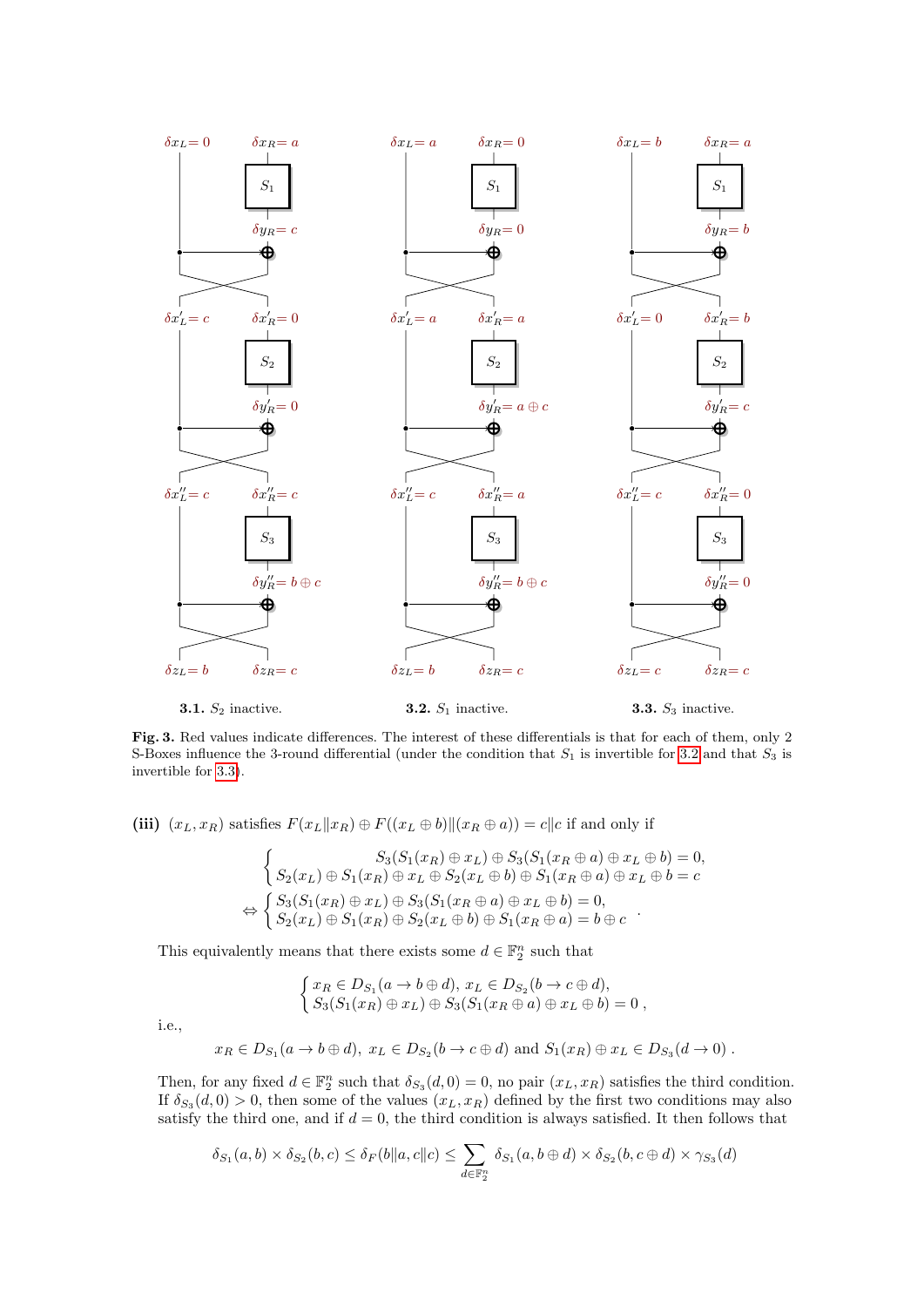where  $\gamma_{S_3}(d)$  is 0 if  $\delta_{S_3}(d,0) = 0$  and 1 otherwise. Moreover, if  $S_3$  is bijective,  $\delta_{S_3}(d,0) > 0$  if and only if  $d = 0$ , implying that the two previous bounds are equal, i.e.,

<span id="page-7-1"></span>
$$
\delta_F(b||a,c||c) = \delta_{S_1}(a,b) \times \delta_{S_2}(b,c) . \Box
$$

These three particular types of differentials provide us with the following lower bound on the differential uniformity of any 3-round MISTY network.

**Theorem 3.** Let  $S_1$ ,  $S_2$  and  $S_3$  be three n-bit S-Boxes and let F be the 2n-bit function defined by the corresponding 3-round MISTY network. Then,

$$
\delta(F) \ge \delta(S_1) \max\left(\delta_{\min}(S_2), \delta_{\min}(S_3)\right) \text{ where } \delta_{\min}(S) = \min_{a \neq 0} \max_b \delta_S(a, b).
$$

Moreover,

– if  $S_1$  is a permutation,

 $\delta(F) \ge \max_{i \neq 1, j \neq 1, i} \max (\delta(S_i) \delta_{\min}(S_j), \ \delta(S_i) \delta_{\min}(S_1^{-1}))$ ,

 $-$  if  $S_1$  is not a permutation,  $\delta(F) \geq 2^{n+1}$ .

Proof. The result is a direct consequence of Prop. [1.](#page-5-0) We here derive the bounds from the first item in Prop. [1;](#page-5-0) the other cases can be similarly deduced from the two other items. Let us first consider a pair of differences  $(\alpha, \beta)$  which achieves the differential uniformity of  $S_1$ , i.e.,  $\delta(S_1) = \delta_{S_1}(\alpha, \beta)$ . Then, we choose  $a = \alpha$  and  $c = \beta$ , and get that, for any  $b \in \mathbb{F}_2^n$ ,

$$
\delta_F(0||\alpha, b||\beta) = \delta(S_1) \times \delta_{S_3}(\beta, \beta \oplus b).
$$

Then, we can choose for b the value which maximizes  $\delta_{S_3}(\beta, \beta \oplus b)$ . This value is always greater than or equal to  $\delta_{\min}(S_3)$ . Similarly, we can now consider a pair of differences  $(\alpha, \beta)$  which achieves the differential uniformity of  $S_3$ , i.e.,  $\delta(S_3) = \delta_{S_3}(\alpha, \beta)$ . In this case, we choose  $c = \alpha$  and  $b = \alpha \oplus \beta$ , and get that, for any  $a \in \mathbb{F}_2^n$ ,

$$
\delta_F(0||a,(\alpha \oplus \beta)||\alpha) = \delta_{S_1}(a,\alpha) \times \delta(S_3) .
$$

We then choose for a the value which maximizes  $\delta_{S_1}(a, \alpha)$  which is always greater than or equal to  $\delta_{\min}(S_1^{-1})$  when  $S_1$  is a permutation.

Let us now assume that  $S_1$  is not bijective. This means that there exists some nonzero  $a \in \mathbb{F}_2^n$ such that  $\delta_{S_1}(a,0) \geq 2$ . Then, we deduce from the first item in Prop. [1,](#page-5-0) with  $b=c=0$ , that  $F(x_L \| x_R) \oplus \overline{F}_K(x_L \oplus a \| x_R) = (0,0)$  has  $\delta_{S_1}(a,0) \times \delta_{S_3}(0,0) \geq 2 \times 2^n = 2^{n+1}$  solutions in  $\mathbb{F}_2^{2n}$ .

#### 3.3 Linearity of 3 rounds of MISTY

<span id="page-7-0"></span>The lower bound on the linearity of a three-round MISTY structure can be derived in a similar way.

**Proposition 2.** Let  $S_1$ ,  $S_2$  and  $S_3$  be three n-bit S-Boxes and F the 2n-bit function defined by the corresponding 3-round MISTY network. Then, for all  $a$ ,  $b$  and  $c$  in  $\mathbb{F}_2^n$ , we have:

(i)  $\lambda_F(a||b, 0||c) = \lambda_{S_1}(b, c)\lambda_{S_2}(a \oplus c, c)$ (ii)  $\lambda_F(a||b, c||c) = \lambda_{S_1}(b, a)\lambda_{S_3}(a, c)$ (iii) If  $S_1$  is bijective,  $\lambda_F(a||0, b||c) = \lambda_{S_2}(a, b \oplus c)\lambda_{S_3}(b \oplus c, b)$ 

Proof. The following three results correspond to the configurations depicted on Figure [4.](#page-8-0)

(i)  
\n
$$
\lambda_F(a||b,0||c) = \sum (-1)^{c \cdot S_2(x_L) \oplus c \cdot S_1(x_R) \oplus c \cdot x_L \oplus a \cdot x_L \oplus b \cdot x_R}
$$
\n
$$
= \sum_{x_R \in \mathbb{F}_2^n} (-1)^{c \cdot S_1(x_R) \oplus b \cdot x_R} \sum_{x_L \in \mathbb{F}_2^n} (-1)^{c \cdot S_2(x_L) \oplus (a \oplus c) \cdot x_L}
$$
\n
$$
= \lambda_{S_1}(b,c) \lambda_{S_2}(a \oplus c,c)
$$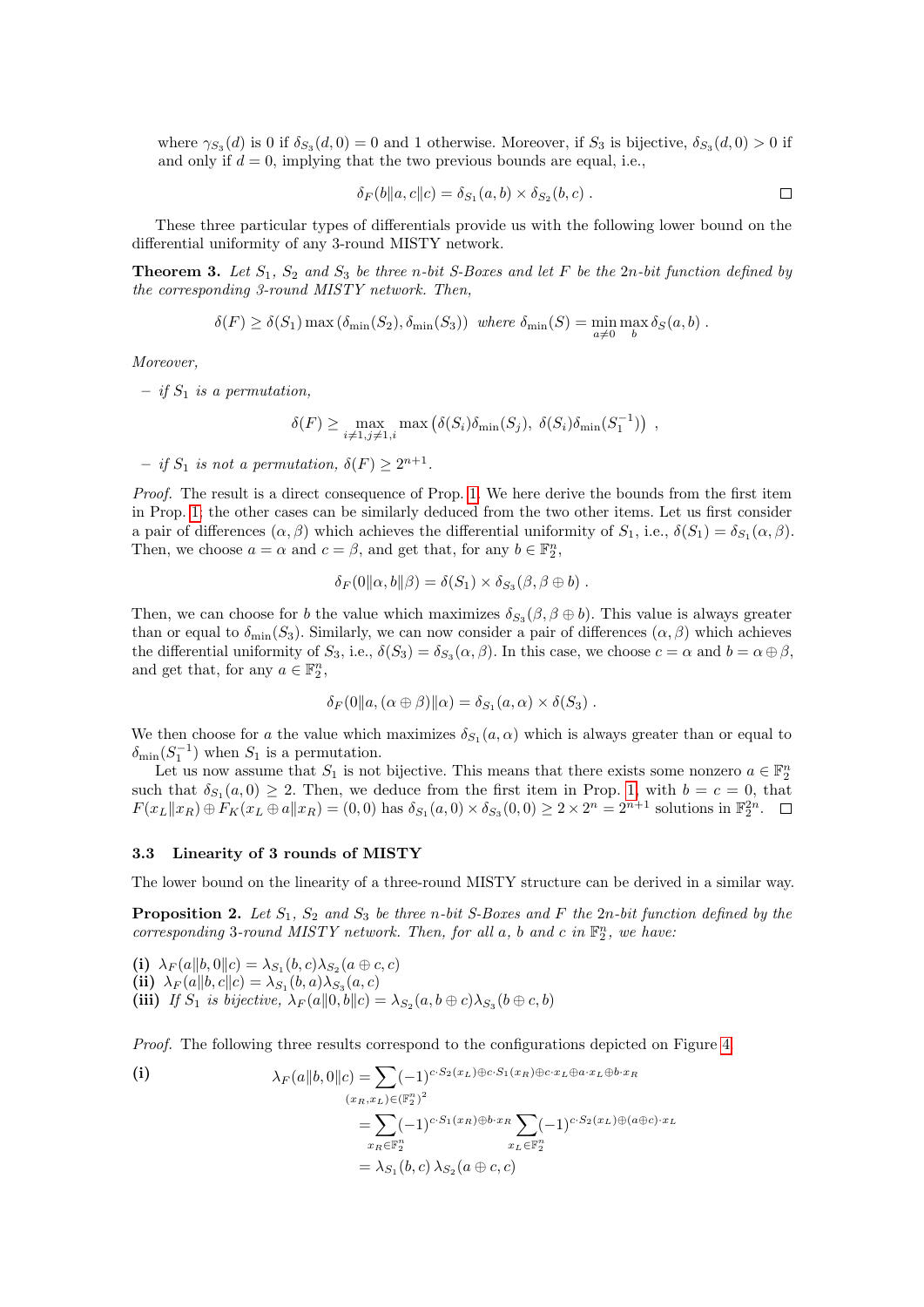

4.1.  $S_3$  inactive.

4.2.  $S_2$  inactive.

4.3.  $S_1$  inactive.

<span id="page-8-0"></span>Fig. 4. Blue values indicate linear masks.

(ii)  
\n
$$
\lambda_F(a||b, c||c) = \sum (-1)^{(c,c)\cdot F_K(x_L||x_R) \oplus (a,b)\cdot (x_L, x_R)}
$$
\n
$$
= \sum (-1)^{c\cdot S_3(S_1(x_R) \oplus x_L) \oplus a \cdot x_L \oplus b \cdot x_R}
$$
\n
$$
(x_R, x_L) \in (\mathbb{F}_2^n)^2
$$

We set  $x_L = S_1(x_R) \oplus z$  and observe that, for any fixed  $x_R$ , z takes all possible values in  $\mathbb{F}_2^n$ when  $x_L$  varies, implying that

$$
\lambda_F(a||b, c||c) = \sum_{x_R \in \mathbb{F}_2^n} \sum_{z \in \mathbb{F}_2^n} (-1)^{c \cdot S_3(z) \oplus a \cdot (z \oplus S_1(x_R)) \oplus b \cdot x_R} = \lambda_{S_1}(b, a) \lambda_{S_3}(a, c) .
$$
  
\n(iii)  
\n
$$
\lambda_F(a||0, b||c) = \sum_{(x_R, x_L) \in (\mathbb{F}_2^n)^2} (-1)^{(b, c) \cdot F_K(x_L || x_R) \oplus (a, 0) \cdot (x_L, x_R)}
$$
  
\n
$$
= \sum_{(x_R, x_L) \in (\mathbb{F}_2^n)^2} (-1)^{b \cdot S_3(S_1(x_R) \oplus x_L) \oplus [b \oplus c] \cdot [S_1(x_R) \oplus S_2(x_L)] \oplus [a \oplus b \oplus c] \cdot x_L}
$$

If  $S_1$  is bijective, we set  $x_R = S_1^{-1}(z \oplus x_L)$ . Using that, for any fixed  $x_L$ , z takes all possible values in  $\mathbb{F}_2^n$  when  $x_R$  varies, we deduce that

$$
\lambda_F(a||0,b||c) = \sum_{x_L \in \mathbb{F}_2^n} (-1)^{(b \oplus c) \cdot S_2(x_L) \oplus a \cdot x_L} \sum_{z \in \mathbb{F}_2^n} (-1)^{b \cdot S_3(z) \oplus (b \oplus c) \cdot z}
$$

$$
= \lambda_{S_2}(a, b \oplus c) \lambda_{S_3}(b \oplus c, b) \quad \Box
$$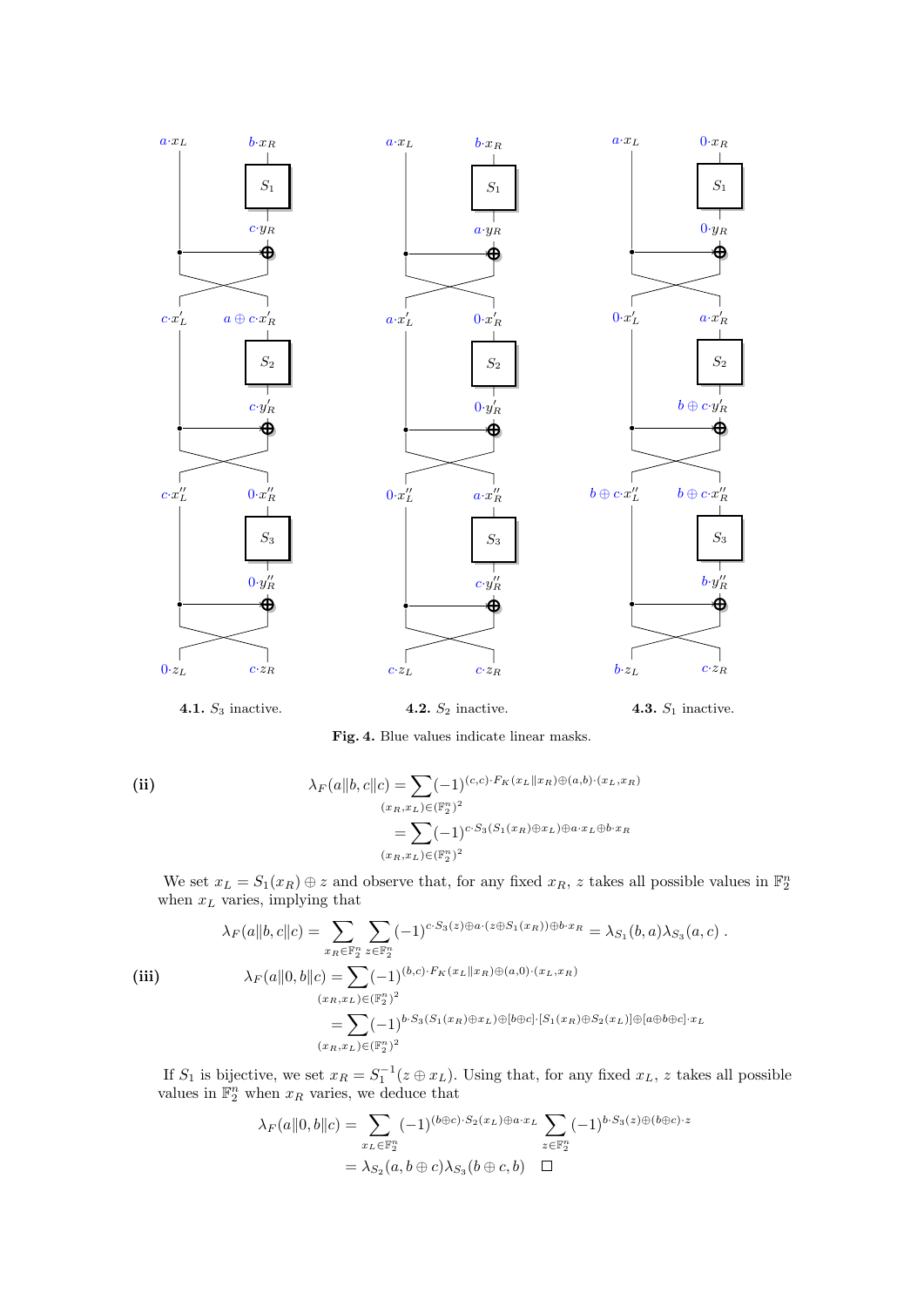As in the differential case, the previous three linear approximations provide us with a lower bound on the linearity of any 3-round MISTY network. This bound involves both the linearity of the constituent S-Boxes and another quantity denoted by  $\mathcal{L}_{\text{min}}$  computed from the table of linear biases as follows.

**Definition 4** ( $\mathcal{L}_{\text{min}}$ ). Let F be an n-bit S-Box. We define

<span id="page-9-2"></span>
$$
\mathcal{L}_{\min}(F) = \min_{b \in \mathbb{F}_2^n, b \neq 0} \max_{a \in \mathbb{F}_2^n} |\lambda_F(a, b)|.
$$

Most notably,  $\mathcal{L}_{\min}(F) \geq 2^{\frac{n}{2}}$  and this bound is not tight when F is bijective.

*Proof.* By definition,  $\mathcal{L}_{min}(F)$  is the smallest linearity achieved by a component  $F_b : x \mapsto b \cdot F(x)$  of F, when b varies in  $\mathbb{F}_2^n \setminus \{0\}$ . Since any  $F_b$  is an n-variable Boolean function, its linearity is at least  $2^{\frac{n}{2}}$  with equality if and only if  $F_b$  is bent [\[41\]](#page-21-22). Since bent functions are not balanced, none of the components of a permutation is bent, implying that  $\mathcal{L}_{\min}(F) > 2^{\frac{n}{2}}$  when F is a permutation.

We then derive the following lower bound on the linearity of any 3-round MISTY network.

<span id="page-9-1"></span>**Theorem 4.** Let  $S_1$ ,  $S_2$  and  $S_3$  be three n-bit S-Boxes and let F be the 2n-bit function defined by the corresponding 3-round MISTY network. Then,

$$
\mathcal{L}(F) \ge \max\left(\mathcal{L}(S_1)\mathcal{L}_{\min}(S_2), \ \mathcal{L}(S_2)\mathcal{L}_{\min}(S_1), \ \mathcal{L}(S_3)\mathcal{L}_{\min}(S_1)\right) \ .
$$

Moreover, if  $S_1$  is a permutation,  $\mathcal{L}(F) \geq \mathcal{L}(S_3)\mathcal{L}_{\text{min}}(S_2)$ ; if  $S_3$  is a permutation,  $\mathcal{L}(F) \geq$  $\mathcal{L}(S_1)\mathcal{L}_{\text{min}}(S_3^{-1}),$  and if both  $S_1$  and  $S_3$  are permutations, then  $\mathcal{L}(F) \geq \mathcal{L}(S_2)\mathcal{L}_{\text{min}}(S_3^{-1}).$ 

*Proof.* Let us first choose a pair of masks  $(\alpha, \beta)$  for some  $S_i$  which achieves the linearity  $\mathcal{L}(S_i)$ . For  $i = 1$  or  $i = 2$  $i = 2$ , we use the first item in Prop. 2 and deduce that, for any  $\gamma$ ,

$$
|\lambda_F(\gamma||\alpha,0||\beta)| = \mathcal{L}(S_1)|\lambda_{S_2}(\gamma \oplus \beta, \beta)|
$$
  

$$
|\lambda_F((\alpha \oplus \beta)||\gamma,0||\beta)| = \mathcal{L}(S_2)|\lambda_{S_1}(\gamma, \beta)|.
$$

For  $i = 3$ , we use the second item in Prop. [2](#page-7-0) and get

$$
|\lambda_F(\alpha||\gamma, \beta||\beta)| = \mathcal{L}(S_3)|\lambda_{S_1}(\gamma, \alpha)|.
$$

Moreover, when  $S_1$  is a permutation, the third item in Prop. [2](#page-7-0) applies, and for  $(\alpha, \beta)$  such that  $|\lambda_{S_3}(\alpha, \beta)| = \mathcal{L}(S_3)$ , we get

$$
|\lambda_F(\gamma||0,\beta||(\alpha\oplus\beta))|=\mathcal{L}(S_3)|\lambda_{S_2}(\gamma,\alpha)|.
$$

Then, in all these four cases, we choose for  $\gamma$  the nonzero value which maximizes the right-hand term in the product, i.e., which maximizes the Walsh transform of the involved component of  $S_i$ . By definition,  $\mathcal{L}_{\text{min}}(S_j)$  is then a lower bound for this right-hand term.

The last statements in the theorem are derived from the second (resp. third) item in Prop. [2,](#page-7-0) by choosing  $(\alpha, \beta)$  such that  $|\lambda_{S_1}(\alpha, \beta)| = \mathcal{L}(S_1)$  (resp.  $|\lambda_{S_2}(\alpha, \beta)| = \mathcal{L}(S_2)$ ). Then we obtain

$$
|\lambda_F(\beta||\alpha, \gamma||\gamma)| = \mathcal{L}(S_1)|\lambda_{S_3}(\beta, \gamma)|
$$
  

$$
|\lambda_F(\alpha||0, \gamma||\beta \oplus \gamma)| = \mathcal{L}(S_2)|\lambda_{S_3}(\beta, \gamma)|,
$$

where the second equality holds when  $S_1$  is a permutation. Then, if  $S_3$  is a permutation, we use that, for any fixed  $\beta \neq 0$ ,

$$
\max_{\gamma \in \mathbb{F}_2^n} |\lambda_{S_3}(\beta, \gamma)| \geq \mathcal{L}_{\min}(S_3^{-1}).
$$

## <span id="page-9-0"></span>4 Application to 8-bit S-Boxes

In this section, we investigate the cryptographic properties of 8-bit S-Boxes corresponding to a 3-round MISTY structure with 4-bit inner S-Boxes, with a particular focus on the case where the three inner S-Boxes are bijective, since it corresponds to the case where the resulting function is a permutation.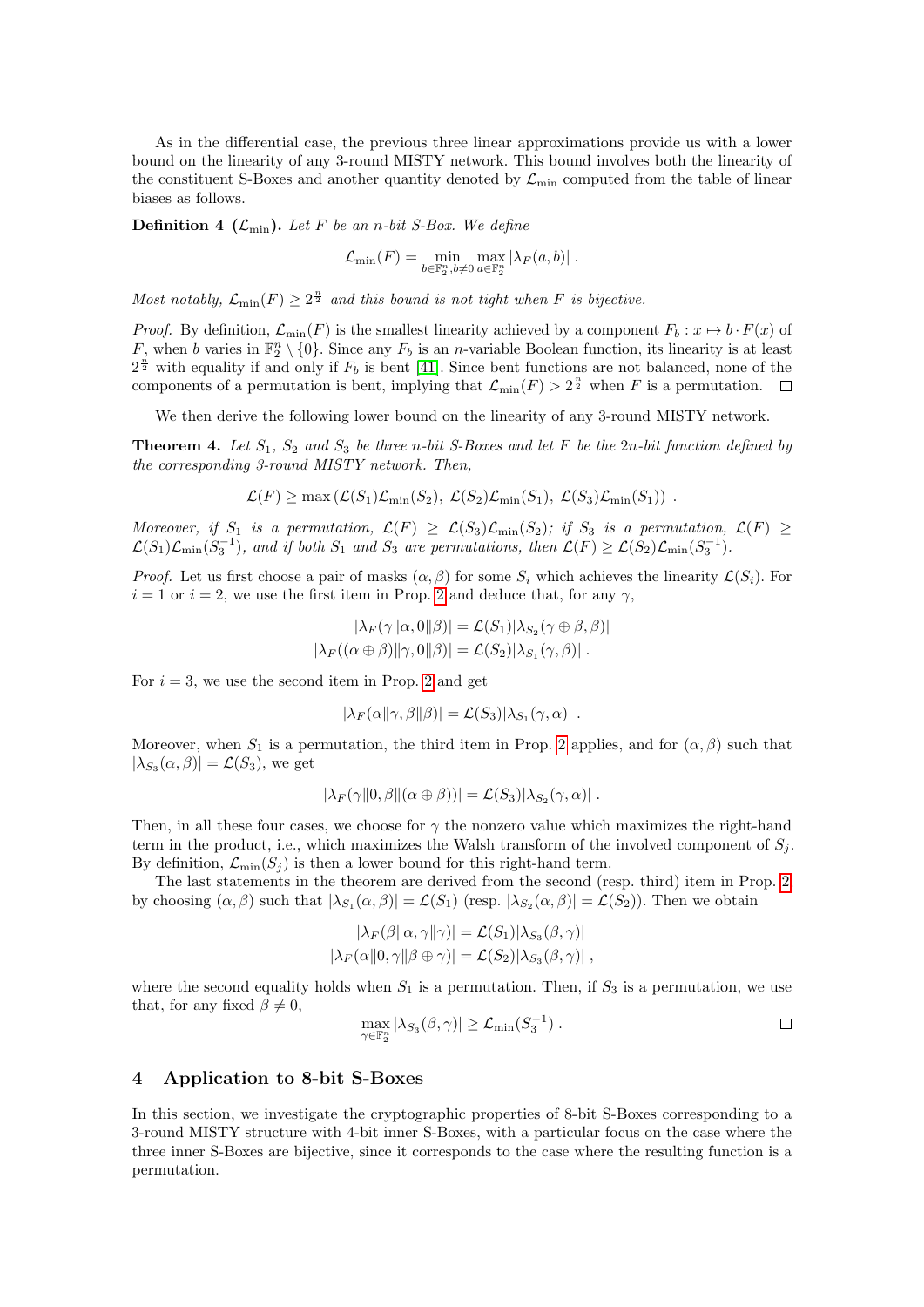#### 4.1 Differential uniformity

The following bound on the differential uniformity of any 3-round MISTY network over  $\mathbb{F}_2^8$  is a direct consequence of Theorem [3.](#page-7-1)

**Corollary 1.** Any 8-bit function F corresponding to a 3-round MISTY network satisfies  $\delta(F) > 8$ .

*Proof.* The bound clearly holds when  $S_1$  is not bijective, since we known from Theorem [3](#page-7-1) that  $\delta(F) \geq 32$  in this case. If  $S_1$  is bijective, then  $\delta(S_1) \geq 4$  since APN permutations over  $\mathbb{F}_2^4$  do not exist, as proved in [\[23,](#page-21-23) Th. 2.3]. Obviously, any 4-bit S-Box S satisfies  $\delta_{\min}(S) \geq 2$ , implying that

<span id="page-10-1"></span><span id="page-10-0"></span>
$$
\delta(F) \ge \delta(S_1)\delta_{\min}(S_2) \ge 8 . \qquad \qquad \Box
$$

Besides this general result, we can provide some necessary conditions on the constituent S-Boxes to achieve the previous lower bound. This result relies on the following lemma.

**Lemma 1.** Let  $S_1$  be a 4-bit permutation with  $\delta(S_1) = 4$  and  $S_2$  and  $S_3$  be two 4-bit functions. Let F be the 8-bit function defined by the corresponding 3-round MISTY network. If  $\delta(S_2) \geq 4$  or if  $\delta(S_3) > 4$ , then  $\delta(F) > 16$ .

*Proof.* Here,  $S_2$  and  $S_3$  play a symmetrical role. Then, we assume Wlog that  $\delta(S_3) \geq 4$ . Let us consider nonzero differences a and b such that  $\delta_{S_3}(a, b) \geq 4$ . Then  $D_{S_3}(a \to b)$  contains an affine subspace of dimension 2 of  $\mathbb{F}_2^4$ . Indeed, if we choose  $x \in D_{S_3}(a \to b)$ , there exists  $c \in \mathbb{F}_2^4 \setminus \{0\}$ ,  $c \neq a$ , such that  $D_{S_3}(a \to b) \supseteq \{x, x \oplus a, x \oplus c, x \oplus c \oplus a\}$ . Hence, we get that

$$
S_3(x) \oplus S_3(x \oplus c) = S_3(x \oplus a) \oplus S_3((x \oplus a) \oplus c)
$$

and

$$
S_3(x) \oplus S_3(x \oplus (c \oplus a)) = S_3(x \oplus a) \oplus S_3((x \oplus a) \oplus (c \oplus a))
$$

Thus the three rows defined by a, c and  $(a \oplus c)$  in the differential table of  $S_3$  contain a value greater than or equal to 4.

From the first item in Prop. [1,](#page-5-0) we deduce that, for any  $\alpha \in \{a, c, a \oplus c\}$ , we can choose some b such that, for any  $\gamma$ ,

$$
\delta_F(0\|\gamma, b\|\alpha) = \delta_{S_1}(\gamma, \alpha) \times \delta_{S_3}(\alpha, b \oplus \alpha) \ge 4\delta_{S_1}(\gamma, \alpha) .
$$

Therefore,  $\delta(F) \ge 16$  unless the three columns in the difference table of  $S_1$  defined by a difference in  ${a, c, a \oplus c}$  do not contain any 4. Let  $\mathcal{C}(S_1)$  denote the set of columns in the difference table of an S-Box which consist of 0s and 2s only:

$$
C(S_1) = \{b \in \mathbb{F}_2^4 \setminus \{0\} : \delta_{S_1}(a, b) \le 2, \forall a \ne 0\}.
$$

Amongst all equivalence classes of 4-bit permutations  $S_1$  with  $\delta(S_1) = 4$ , only 12 satisfy  $\#\mathcal{C}(S_1) \geq 3$ . Moreover, 3 of them have their set  $\mathcal{C}(S_1)$  included in the set  $\mathcal{C}(S_1')$  of a function in another class, hence we ignore them.

The values of  $C$  for the 9 remaining classes are listed below.

| Representatives of the class                       | C                       |
|----------------------------------------------------|-------------------------|
| $[0, 1, 2, 3, 4, 6, 9, A, 8, C, 5, D, B, E, F, 7]$ | $\{4, 5, 7, 9, 15\}$    |
| $[0, 1, 2, 3, 4, 6, 9, C, 8, 5, B, F, E, D, 7, A]$ | $\{4,6,7,11,14\}$       |
| $[0, 1, 2, 3, 4, 6, 9, C, 8, 5, F, D, B, 7, A, E]$ | $\{4, 10, 12, 13, 15\}$ |
| $[0, 1, 2, 3, 4, 6, 9, A, 8, B, C, E, F, 7, 5, D]$ | $\{4, 5, 11, 12, 13\}$  |
| $[0, 1, 2, 3, 4, 6, 9, A, 8, 5, C, F, D, B, E, 7]$ | $\{4, 9, 11, 14\}$      |
| $[0, 1, 2, 3, 4, 6, 9, A, 8, C, 5, D, 7, E, F, B]$ | $\{5, 9, 11, 15\}$      |
| $[0, 1, 2, 3, 4, 6, 9, A, 8, C, B, D, 5, F, E, 7]$ | $\{5, 7, 14, 15\}$      |
| $[0, 1, 2, 3, 4, 6, 9, C, 8, 5, D, A, E, 7, B, F]$ | $\{10, 14, 15\}$        |
| $[0, 1, 2, 3, 4, 6, 9, A, 8, B, C, E, 5, D, F, 7]$ | $\{6, 7, 11, 14, 15\}$  |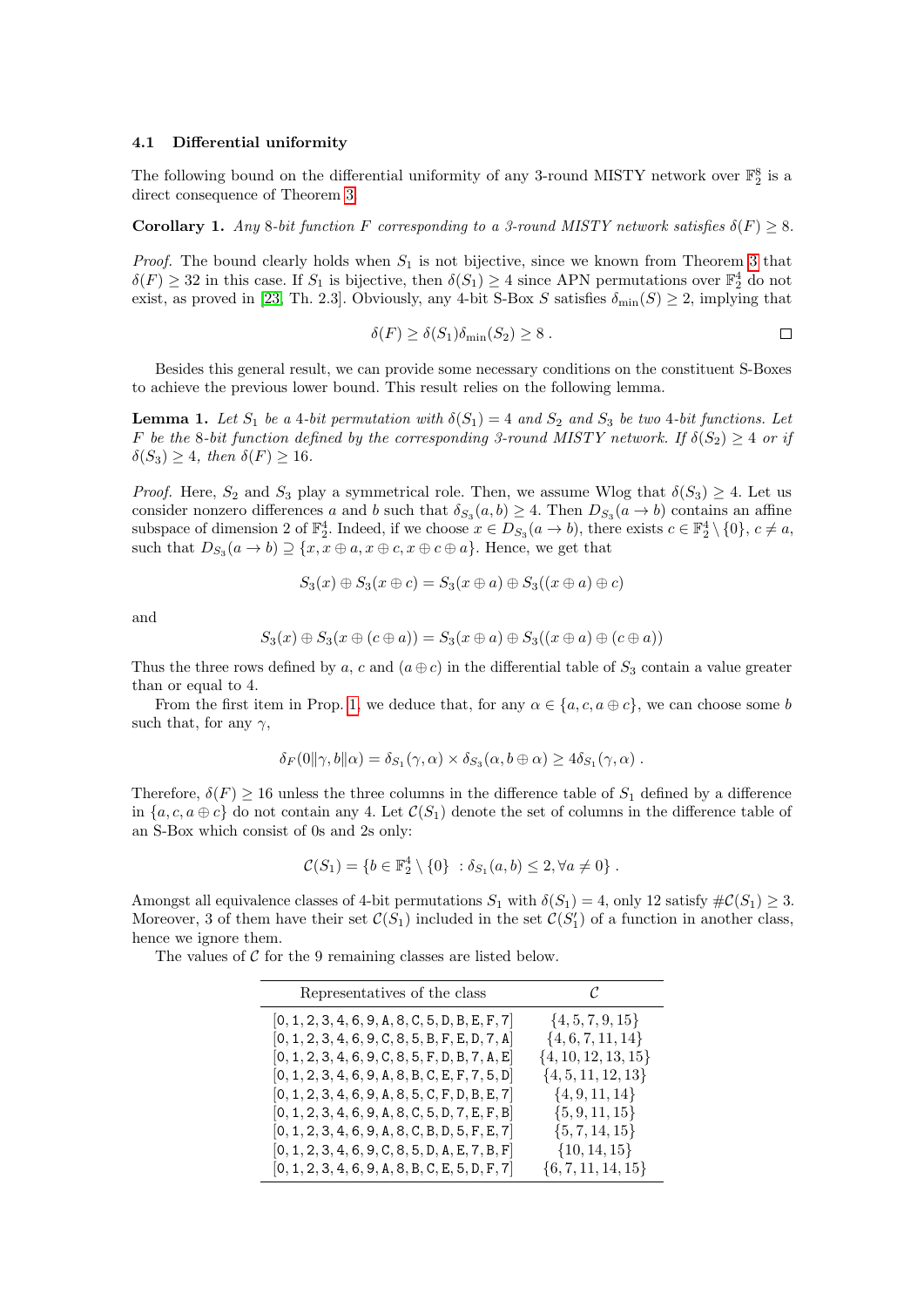We can check that none of these sets  $C(S)$  contains a subset with 3 elements stable by addition. Furthermore, this property is invariant under affine transformation. Indeed, for  $S' = A_2 \circ S \circ A_1$ , we have

$$
\delta_{S'}(a,b) = \delta_S(L_1(a), L_2^{-1}(b))
$$

where  $L_1$  and  $L_2$  are the linear parts of  $A_1$  and  $A_2$ . It follows that  $\mathcal{C}(S') = L_2(\mathcal{C}(S))$ . Therefore, the configuration needed for having  $\delta(F)$  < 16 never appears.  $\Box$ 

We can now deduce some necessary conditions to achieve  $\delta(F) = 8$ .

**Theorem 5.** Let  $S_1$ ,  $S_2$  and  $S_3$  be three 4-bit S-Boxes and let F be the 8-bit function defined by the corresponding 3-round MISTY network. Then,  $\delta(F) = 8$  implies that  $S_1$  is a permutation with  $\delta(S_1) = 4$  and  $S_2$  and  $S_3$  are two APN functions. Otherwise,  $\delta(F) \geq 12$ .

*Proof.* Since  $\delta(F) > 32$  when  $S_1$  is not bijective, we only need to focus on the case where  $S_1$  is a permutation. If any of the constituent S-Boxes  $S_i$  has differential uniformity strictly greater than 4, i.e.,  $\delta(S_i) \geq 6$ , we deduce from Theorem [3](#page-7-1) that  $\delta(F) \geq \delta(S_i) \delta_{\min}(S_i) \geq 12$ . Therefore,  $\delta(F) = 8$ can be achieved only if  $\delta(S_1) = 4$ ,  $\delta(S_2) \leq 4$ , and  $\delta(S_3) \leq 4$ . The fact that  $\delta(F) \geq 16$  when at least one of the S-Boxes  $S_2$  or  $S_3$  has differential uniformity 4 is proved in Lemma [1.](#page-10-0)  $\Box$ 

We can then prove that the lower bound in Corollary [1](#page-10-1) is tight by exhibiting three 4-bit S-Boxes satisfying the previous conditions which lead to a 3-round MISTY network with differential uniformity 8.

<span id="page-11-1"></span>Example 2. The following 4-bit S-Boxes yield an 8-bit S-Box with differential uniformity 8 and linearity 64 when used in a MISTY structure:

$$
S_1=[4,0,1,\texttt{f},2,\texttt{b},6,7,3,9,\texttt{a},5,\texttt{c},\texttt{d},\texttt{e},8] \\ S_2=[0,0,0,1,0,\texttt{a},8,3,0,8,2,\texttt{b},4,6,\texttt{e},\texttt{d}] \\ S_3=[0,7,\texttt{b},\texttt{d},4,1,\texttt{b},\texttt{f},1,2,\texttt{c},\texttt{e},\texttt{d},\texttt{c},5,5]
$$

With bijective inner S-Boxes. We now focus on the case where the three inner S-Boxes are permutations since this guarantees that the resulting MISTY network is a permutation. We have proved that, in this case, the lowest possible differential uniformity we can obtain is 12. Here, we refine this result and show that the differential uniformity cannot be lower than 16. This improved bound exploits the following lemma on the difference tables of 4-bit permutations.

<span id="page-11-0"></span>**Lemma 2.** Let  $S_1$ ,  $S_2$  and  $S_3$  be 4-bit permutations. Then, there exists a nonzero difference  $\gamma \in \mathbb{F}_2^4 \setminus \{0\}$  such that at least one of the following statements holds:

- The difference table of  $S_1$  has at least one value greater than or equal to 4 in Column  $\gamma$  and the difference table of  $S_2$  has at least one value greater than or equal to 4 in Row  $\gamma$ ;
- The difference table of  $S_1$  has at least one value greater than or equal to 4 in Column  $\gamma$  and the difference table of  $S_3$  has at least one value greater than or equal to 4 in Row  $\gamma$ ,
- The difference table of  $S_2$  has at least one value greater than or equal to 4 in Row  $\gamma$  and the difference table of  $S_3$  has at least one value greater than or equal to 4 in in Row  $\gamma$ .

Proof. This result relies on an exhaustive search over the equivalence classes defined by composition on the left and on the right by an affine transformation, exactly as in the classification of optimal 4-bit S-Boxes in [\[17,](#page-20-8)[26\]](#page-21-8). There are 302 equivalence classes for 4-bit permutations. From each of the classes we picked a representative, and checked that its difference table has at least six rows defined by some nonzero input difference a which contain a value greater than or equal to 4. Let  $\mathcal{R}(S)$  denote the corresponding set (of size at least six):

$$
\mathcal{R}(S) = \left\{ a \in \mathbb{F}_2^4 \setminus \{0\} \ : \exists b \in \mathbb{F}_2^4 \setminus \{0\}, \delta_S(a, b) \ge 4 \right\}.
$$

Therefore, if there exists no difference  $\gamma \in \mathbb{F}_2^4 \setminus \{0\}$  satisfying one of the three statements in the lemma, then this would mean that the three sets  $\mathcal{R}(S_2)$ ,  $\mathcal{R}(S_3)$  and  $\mathcal{R}(S_1^{-1})$  are disjoint. In other words, we could find 18 distinct values amongst the 15 nonzero elements in  $\mathbb{F}_2^4$ , which is impossible. $\Box$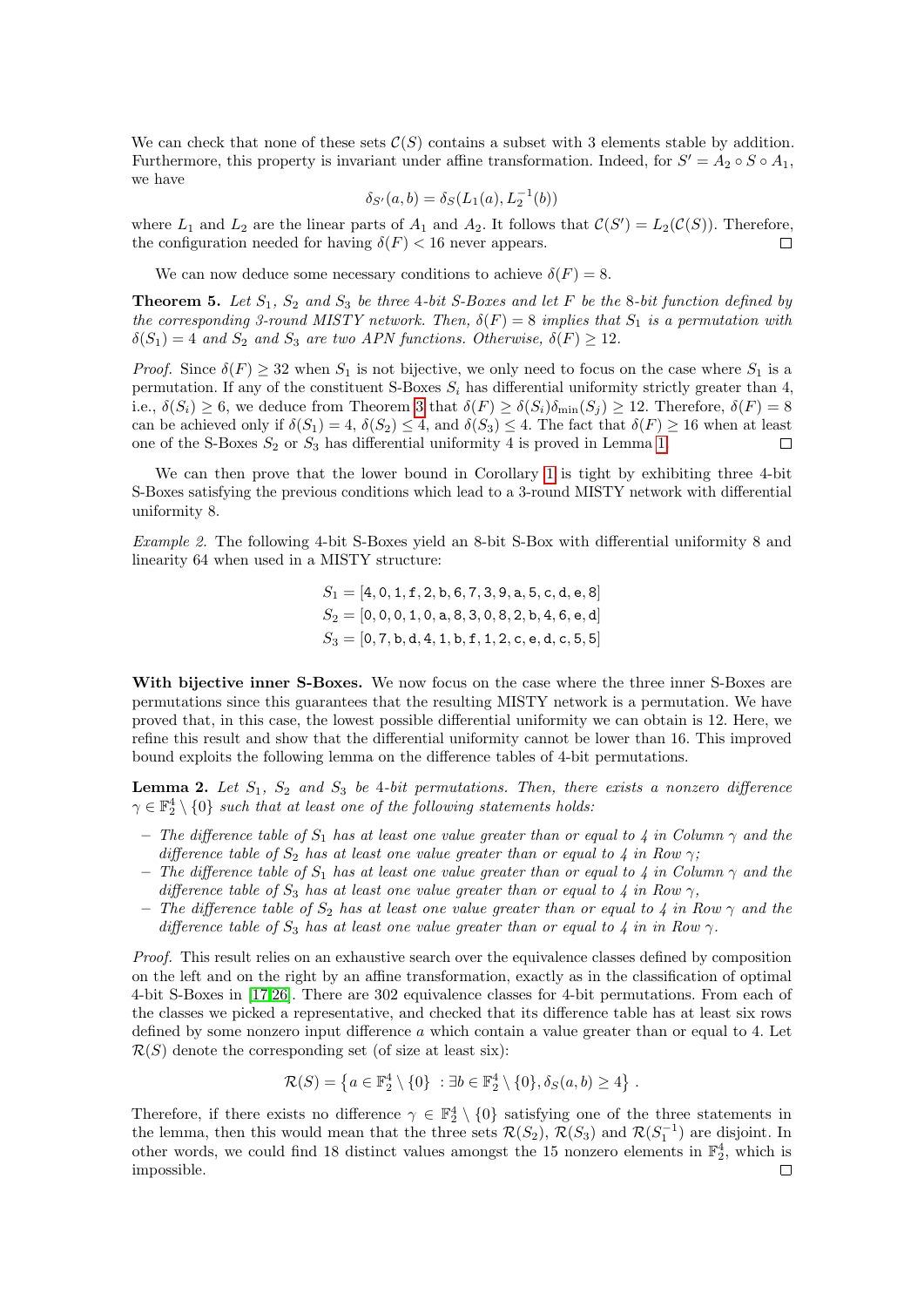We then deduce the following refined lower bound on the differential uniformity of a 3-round MISTY network over  $\mathbb{F}_2^8$  with inner permutations.

**Theorem 6.** Let  $S_1$ ,  $S_2$  and  $S_3$  be three 4-bit permutations and let F be the 8-bit function defined by the corresponding 3-round MISTY network. Then,  $\delta(F) \geq 16$ .

Proof. The result is a direct consequence of Prop. [1](#page-5-0) combined with the previous lemma. Indeed, Lemma [2](#page-11-0) guarantees the existence of  $a, b$  and  $c$  such that at least one of the three following properties holds:

 $- \delta_{S_1}(a, c) \geq 4$  and  $\delta_{S_3}(c, b \oplus c) \geq 4$ ,

 $- \delta_{S_2}(a, a \oplus c) \geq 4$  and  $\delta_{S_3}(a, b \oplus c) \geq 4$ ,

 $- \delta_{S_1}(a, b) \geq 4$  and  $\delta_{S_2}(b, c) \geq 4$ .

In each of these three situations, Prop. [1](#page-5-0) exhibits a differential  $(\alpha, \beta)$  for F with  $\delta_F(\alpha, \beta) = 16$ .

#### 4.2 Linearity

In order to apply Theorem [4](#page-9-1) to the case of 8-bit MISTY network, we need to estimate the best linearity (and  $\mathcal{L}_{\text{min}}$ ) for 4-bit S-Boxes. It is well-known that the lowest linearity for a 4-bit permutation is 8. But, this result still holds if the S-Box is not bijective.

**Lemma 3.** Any 4-bit S-Box S satisfies  $\mathcal{L}(S) \geq 8$ .

*Proof.* Assume that there exists some S from  $\mathbb{F}_2^4$  into  $\mathbb{F}_2^4$  with  $\mathcal{L}(S) < 8$ , i.e., with  $\mathcal{L}(S) \leq 6$ . Then, all nonzero Boolean components of S,  $S_c: x \mapsto c \cdot S(x)$  with  $c \neq 0$ , satisfy  $\mathcal{L}(S_c) \leq 6$ . From the classification of all Boolean functions of at most 5 variables by Berlekamp and Welch [\[6\]](#page-20-14), we deduce that any  $S_c$ ,  $c \neq 0$ , is affine equivalent either to  $x_1x_2x_3x_4 + x_1x_2 + x_3x_4$  or to  $x_1x_2 + x_3x_4$ , because these are the only classes of Boolean functions with linearity at most 6. Let  $L_1$  (resp.  $L_2$ ) denote the set of all nonzero  $c \in \mathbb{F}_2^4$  such that  $S_c$  belongs to the first (resp. second) class. Since the degree is invariant under affine transformations,  $L_1$  (resp.  $L_2$ ) corresponds to the components with degree 4 (resp. with degree at most 2). The sum of two components of degree at most 2 has degree at most 2, implying that  $L_2 \cup \{0\}$  is a linear subspace V of  $\mathbb{F}_2^4$ . It follows that the projection of S on V can be seen as a function from  $\mathbb{F}_2^4$  into  $\mathbb{F}_2^{\text{dim}V}$  with linearity 4, i.e., a bent function. It has been shown by Nyberg [\[34\]](#page-21-24) that, if a function  $\overline{F}$  from  $\mathbb{F}_2^m$  into  $\mathbb{F}_2^m$  is bent, then  $m \leq n/2$ . Therefore,  $\dim V \leq 2$ . But, the sum of any two components  $S_c$  of degree 4 cannot have degree 4 since there is a single monomial of degree 4 of 4 variables. We deduce that, if  $L_1$  contains t words of weight 1 (i.e., if S has  $t$  coordinates with linearity 6), then

$$
\#L_2 \ge \binom{t}{2} + 2^{4-t} - 1 > 3,
$$

for all  $0 \le t \le 4$ , a contradiction.

Combined with the previous lemma and with Definition [4,](#page-9-2) Theorem [4](#page-9-1) provides the following lower bound on the linearity of a 3-round MISTY network over  $\mathbb{F}_2^8$ .

 $\Box$ 

**Corollary 2.** Any 8-bit function F corresponding to a 3-round MISTY network satisfies  $\mathcal{L}(F) \geq 32$ .

This bound is of marginal interest since, up to our best knowledge,  $\mathcal{L}(S) = 32$  is the lowest known linearity for an 8-bit S-Box. But, once again, the previous lower bound can be improved when focusing on permutations. Indeed, we can exploit that  $\mathcal{L}_{min}(S) \geq 8$  for any 4-bit permutation:

<span id="page-12-0"></span>Lemma 4. For any 4-bit permutation S, the table of linear biases of S has at least one value greater than or equal to 8 on every row and column.

Proof. This result is obtained by an exhaustive search over all affine equivalence classes. The 302 representatives have been examined, and we could check the result for each of them.  $\Box$ 

Using that any 4-bit permutation S satisfies  $\mathcal{L}(S) \geq 8$  and  $\mathcal{L}_{min}(S) \geq 8$ , we directly deduce from Theorem [4](#page-9-1) the following improved lower bound.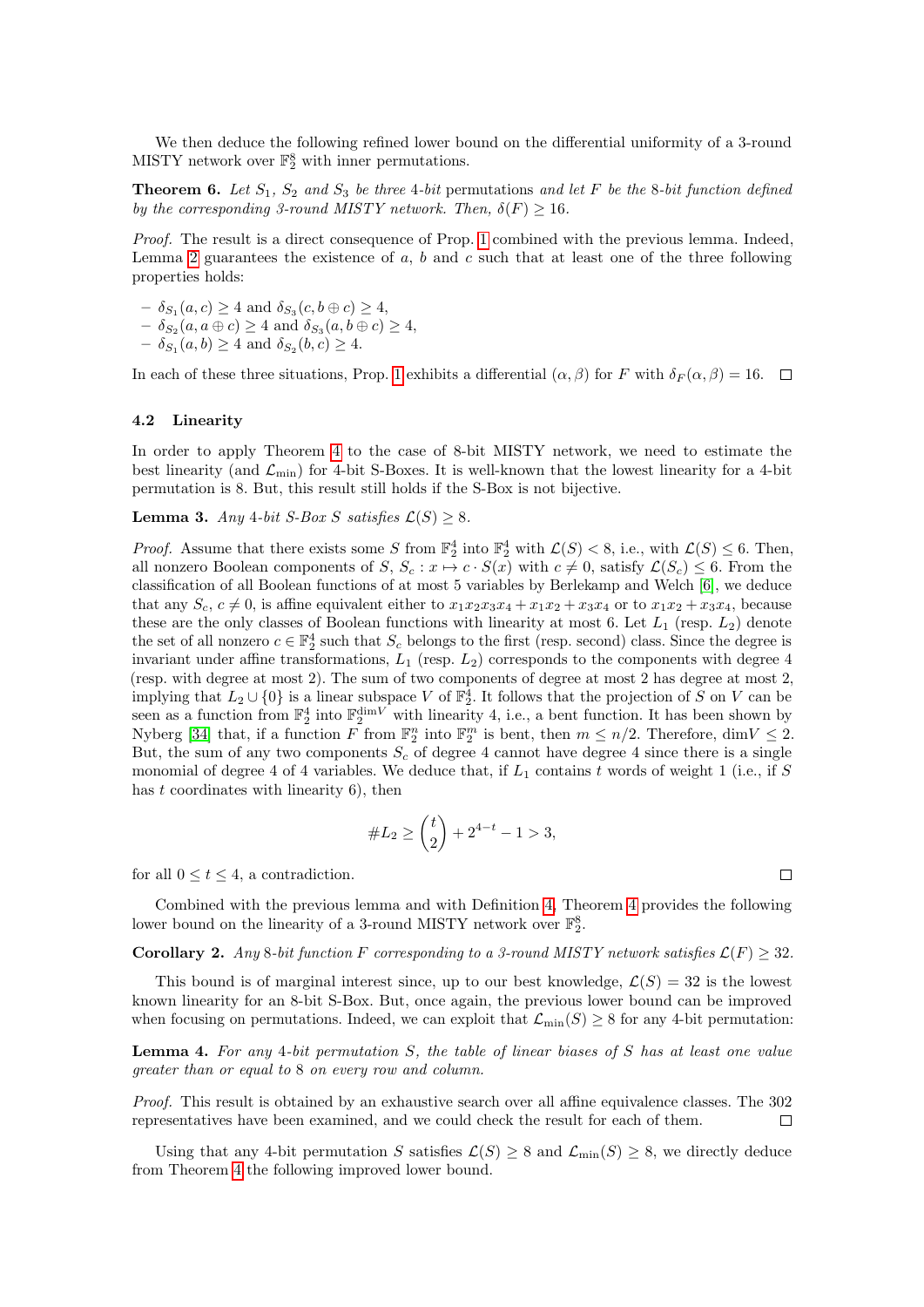**Proposition 3.** Let  $S_1$ ,  $S_2$  and  $S_3$  be three 4-bit S-Boxes and let F be the 8-bit function defined by the corresponding 3-round MISTY network. If any of the three inner S-Boxes is a permutation, then  $\mathcal{L}(F) \geq 64$ . Most notably, if  $\mathcal{L}(F) < 64$ , then  $\delta(F) \geq 32$ .

The last statement in the previous theorem is deduced from the first item in Theorem [3.](#page-7-1) While it shows that 3-round MISTY with  $\mathcal{L}(F) < 64$  would be of little interest, we now show that their linearity is at least 48.

We first observe that if there is a nonzero linear mask c with  $|\lambda_{S_3}(0, c)| \geq 4$ , then we have  $|\lambda_F(0|0,c||c)| = 16 \times 4 = 64$  according to Prop. [2.](#page-7-0) Therefore we study the functions such that  $|\lambda_S(0, c)| < 4$  for all nonzero c.

<span id="page-13-1"></span>**Lemma 5.** The only 4-bit functions S with  $|\lambda_S(0, c)| < 4$  for all nonzero c are the permutations, and the functions with image size 15.

*Proof.* The property  $\forall c \neq 0: |\lambda_S(0, c)| < 4$  depends only on the set of images of S, with multiplicity. This results is obtained by an exhaustive search over all the multisets of 16 elements in  $\{0, \ldots, 15\}$ . We have tested the property over all 300540195 multisets; only the multiset with 16 distinct values and the 240 multisets with 15 distinct values satisfy it.  $\Box$ 

<span id="page-13-2"></span>**Lemma 6.** For any 4-bit functions S with image size 15 or 16, the table of linear biases of S has at least one value greater than or equal to 6 in every column (i.e.  $\forall c \neq 0$ :  $\exists a, |\lambda_S(a, c)| \geq 6$ ).

Proof. The property is invariant under affine equivalence. Therefore, we obtain the result by an exhaustive search over the affine equivalence classes of  $S$  with image size 15 or 16. According to the classification of 4-bit permutations [\[17\]](#page-20-8), there is a set of 302 permutations  $P_k$  such that any 4-bit permutation P can be decomposed as  $P = \beta \circ P_k \circ \alpha$ , where  $\alpha, \beta$  are affine permutations.

Let S be a 4-bit function with image size 15. We denote by  $\pi_{i,j}$  the projection  $i \mapsto j$ ;  $x \neq i \mapsto x$ . There exist a permutation P, and a projection  $\pi_{i,j}$  such that  $S = \pi_{i,j} \circ P$ . Using the decomposition  $P = \beta \circ P_k \circ \alpha$ , we show that S is affine equivalent to a function  $\pi_{a,b} \circ P_k$ :

$$
S = \pi_{i,j} \circ \beta \circ P_k \circ \alpha = \beta \circ \pi_{\beta^{-1}(i),\beta^{-1}(j)} \circ P_k \circ \alpha.
$$

We have tested the property for all 302 permutations  $P_k$  and all 72480 functions  $\pi_{a,b} \circ P_k$ .  $\Box$ 

This allows to prove the following improved bound.

**Theorem 7.** Let  $S_1$ ,  $S_2$  and  $S_3$  be three 4-bit S-Boxes and let F be the 8-bit function defined by the corresponding 3-round MISTY network. Then  $\mathcal{L}(F) \geq 48$ .

*Proof.* The result is immediate if there exists a nonzero c with  $|\lambda_{S_3}(0, c)| \geq 4$ . Otherwise, we choose a and b such that  $|\lambda_{S_1}(b, a)| \geq 8$ , and Lemmas [5](#page-13-1) and [6](#page-13-2) show that there exists c with  $|\lambda_{S_3}(a, c)| \geq 6$ . We have  $|\lambda_F(a||b, c||c)| \geq 48$  from Prop. [2.](#page-7-0)  $\Box$ 

We conjecture that any MISTY network with 4-bit inner functions actually satisfies  $\mathcal{L}(F) > 64$ , but it seems hard to prove without a full classification of the 4-bit functions.

# <span id="page-13-0"></span>5 S-Boxes obtained from a 3-round Feistel network

The results by Li and Wang [\[27\]](#page-21-16) on 3 rounds of the Feistel construction provide a lower bound on the differential uniformity and on the linearity of the resulting function depending on the differential uniformity and linearity of  $S_2$ . However, these results can be generalized in order to involve the properties of the three constituent S-Boxes in an almost symmetric way by using the same method as for the MISTY construction. We here detail these generalized results and their proofs.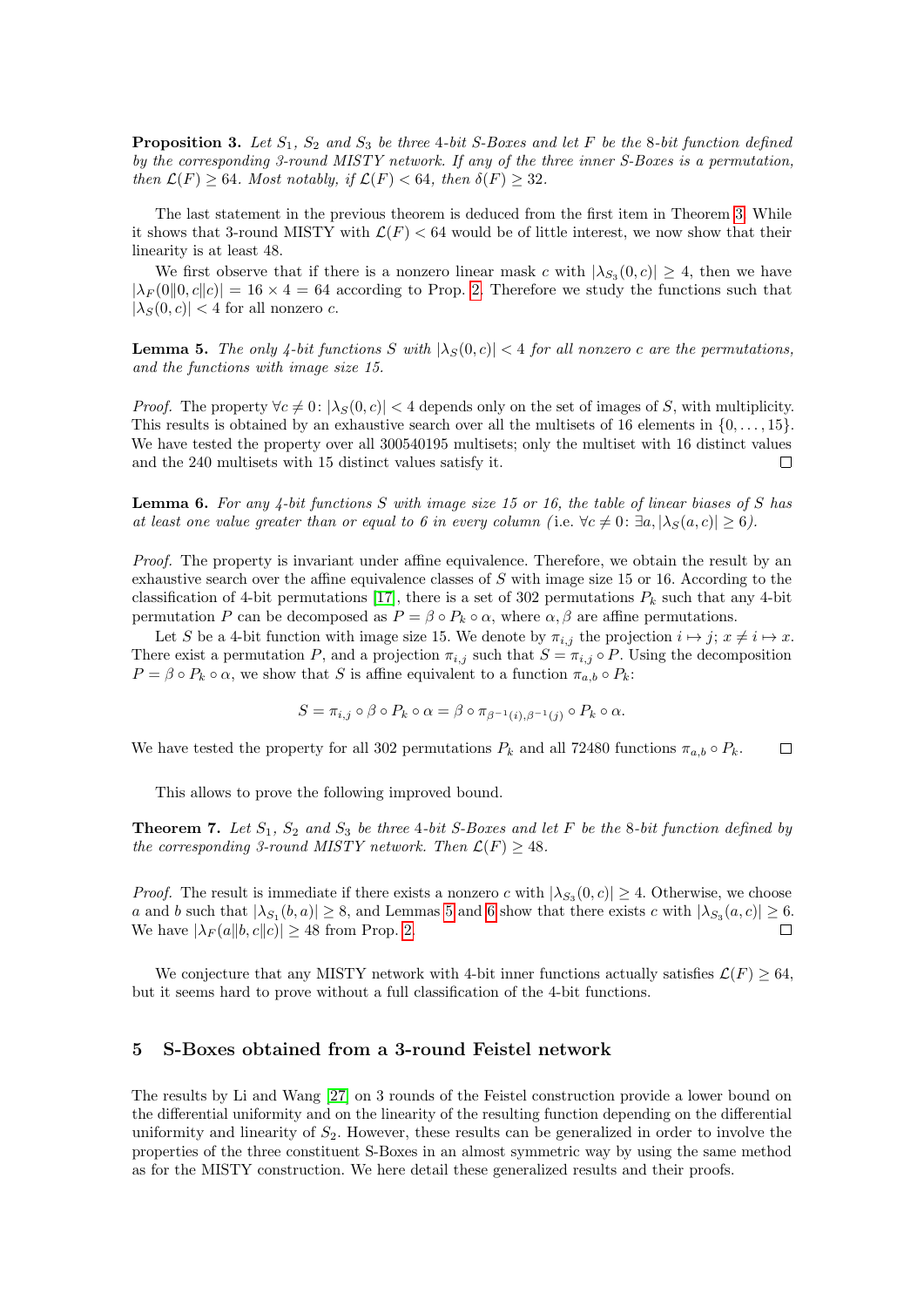# 5.1 Differential uniformity of a 3-round Feistel construction

<span id="page-14-0"></span>**Proposition 4.** Let  $S_1$ ,  $S_2$  and  $S_3$  be three n-bit S-Boxes and F be the 2n-bit function defined by the corresponding 3-round Feistel network. Then, for all  $a$ ,  $b$  and  $c$  in  $\mathbb{F}_2^n$ , we have:

$$
\delta_F(0||a,b||c) = \delta_{S_2}(a,c) \times \delta_{S_3}(c,a \oplus b);
$$

(ii) If  $S_2$  is bijective,

$$
\delta_F(a||b,c||a)| = \delta_{S_1}(a,b) \times \delta_{S_3}(a,c) ;
$$

(iii) 
$$
\delta_F(a||b,c||0) = \delta_{S_1}(a,b \oplus c) \times \delta_{S_2}(c,a).
$$

Proof.

(i)  $x = (x_L, x_R)$  satisfies  $F(x_L||x_R) \oplus F(x_L||(x_R \oplus a)) = b||c$  if and only if

$$
\begin{cases}\nS_2(S_1(x_L) \oplus x_R \oplus a) \oplus S_2(S_1(x_L) \oplus x_R) = c \\
S_3(y_R \oplus c) \oplus S_1(x_L) \oplus x_R \oplus a \oplus S_3(y_R) \oplus S_1(x_L) \oplus x_R = b\n\end{cases}
$$

or equivalently,

$$
S_1(x_L) \oplus x_R \in D_{S_2}(a \to c)
$$
 and  $y_R \in D_{S_3}(c \to a \oplus b)$ .

The function  $(x_L, x_R) \mapsto ((S_1(x_L) \oplus x_R), y_R)$  is a permutation since it corresponds to 2 rounds of the Feistel construction. Therefore, the number of  $x = (x_L, x_R)$  satisfying the differential is  $\delta_{S_2}(a \to c) \times \delta_{S_3}(c \to a \oplus b).$ 

(ii)  $x = (x_L, x_R)$  satisfies  $F(x_L||x_R) \oplus F((x_L \oplus a) || (x_R \oplus b)) = c||a$  iff

$$
\begin{cases}\nS_2(S_1(x_L \oplus a) \oplus x_R \oplus b) \oplus x_L \oplus a \oplus S_2(S_1(x_L) \oplus x_R) \oplus x_L = a \\
S_3(y_R \oplus a) \oplus S_1(x_L \oplus a) \oplus x_R \oplus b \oplus S_3(y_R) \oplus S_1(x_L) \oplus x_R = c\n\end{cases}
$$

The first equality corresponds to

$$
S_2(S_1(x_L \oplus a) \oplus x_R \oplus) \oplus S_2(S_1(x_L) \oplus x_R) = 0,
$$

which is equivalent to

$$
S_1(x_L \oplus a) \oplus x_R \oplus b = S_1(x_L) \oplus x_R
$$

if  $S_2$  is a permutation. Therefore,  $(x_L, x_R)$  satisfies the differential iff

$$
x_L \in D_{S_1}(a \to b)
$$
 and  $y_R \in D_{S_3}(a \to c)$ .

For any fixed  $x_L \in D_{S_1}(a \to b)$ , there are  $\delta_{S_3}(a, c)$  values of  $x_R = S_2^{-1}(x_L \oplus y_R) \oplus S_1(x_L)$  which provide a valid input.

(iii)  $x = (x_L, x_R)$  satisfies  $F(x_L||x_R) \oplus F((x_L \oplus a)||(x_R \oplus b)) = c||0$  iff

$$
\begin{cases}\nS_2(S_1(x_L \oplus a) \oplus x_R \oplus b) \oplus x_L \oplus a \oplus S_2(S_1(x_L) \oplus x_R) \oplus x_L = 0 \\
S_3(y_R) \oplus S_1(x_L \oplus a) \oplus x_R \oplus b \oplus S_3(y_R) \oplus S_1(x_L) \oplus x_R = c\n\end{cases}
$$

The second equation is equivalent to

$$
x_L \in D_{S_1}(a \to b \oplus c)
$$

and the first one corresponds to

$$
S_1(x_L) \oplus x_R \in D_{S_2}(c \to a) . \square
$$

From these three particular types of differentials, we deduce a lower bound on the differential uniformity of a 3-round Feistel construction, similar to Theorem [3.](#page-7-1)

**Theorem 8.** Let  $S_1$ ,  $S_2$  and  $S_3$  be three n-bit S-Boxes and let F be the 2n-bit function defined by the corresponding 3-round Feistel network. Then,

$$
\delta(F) \ge \delta(S_2) \max(\delta_{\min}(S_1), \delta_{\min}(S_3)) \ .
$$

Moreover,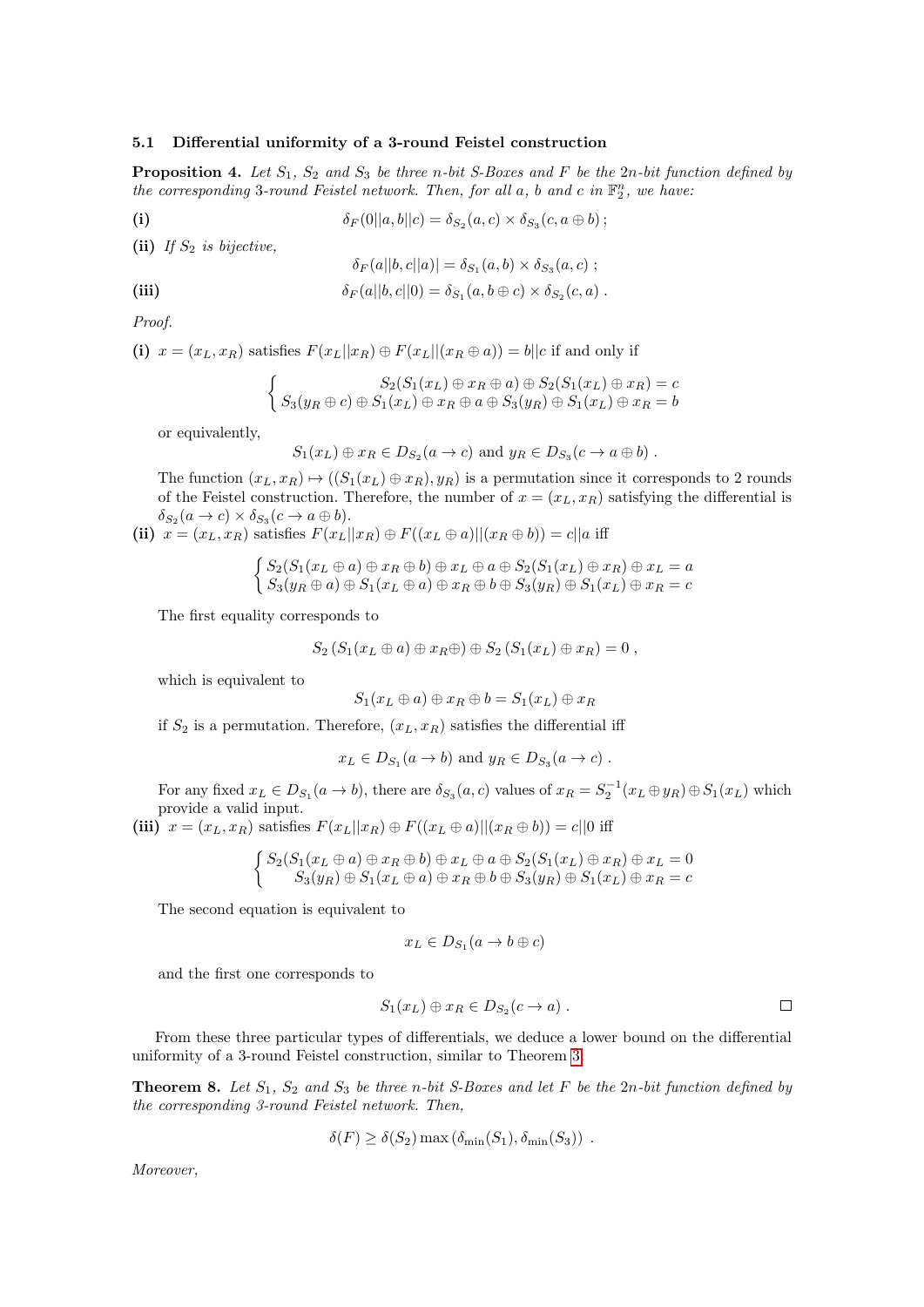– if  $S_2$  is a permutation,

$$
\delta(F) \ge \max_{i \neq 2, j \neq 2, i} \max \left( \delta(S_i) \delta_{\min}(S_j), \max_{i \neq 2} \delta(S_i) \delta_{\min}(S_2^{-1}) \right) ,
$$

 $-$  if  $S_2$  is not a permutation,  $\delta(F) \geq 2^{n+1}$ .

*Proof.* The result when  $S_2$  is not a permutation has been proved in [\[27\]](#page-21-16). From the first item in the previous theorem, we now deduce that

$$
\delta(F) \ge \delta(S_2)\delta_{\min}(S_3)
$$
 and  $\delta(F) \ge \delta(S_3)\delta_{\min}(S_2^{-2})$ 

where the second inequality requires that  $S_2$  is a permutation. Indeed, the first result is obtained by choosing  $(a, c)$  such that  $\delta_{S_2}(a, c) = \delta(S_2)$  and by taking the maximum over all b. When we choose  $(a \oplus b, c)$  such that  $\delta_{S_3}(c, a \oplus b) = \delta(S_3)$  and take the maximum over all a, we get the second result using that

$$
\max_{\alpha \neq 0} \delta_{S_2}(\alpha, \beta) = \max_{\alpha \neq 0} \delta_{S_2^{-1}}(\beta, \alpha) \ge \delta_{\min}(S_2^{-1})
$$

when  $S_2$  is a permutation.

The second item in Prop. [4,](#page-14-0) which holds when  $S_2$  is a permutation, leads to

$$
\delta(F) \ge \delta(S_1)\delta_{\min}(S_3)
$$
 and  $\delta(F) \ge \delta(S_3)\delta_{\min}(S_1)$ .

The first inequality is obtained by choosing  $(a, b)$  such that  $\delta_{S_1}(a, b) = \delta(S_1)$  and by taking the maximum over all c, and the second one by choosing  $(a, c)$  such that  $\delta_{S_3}(a, c) = \delta(S_3)$  and then taking the maximum over all b.

The third item in Prop. [4](#page-14-0) leads to

$$
\delta(F) \ge \delta(S_1) \delta_{\min}(S_2^{-1})
$$
 and  $\delta_F \ge \delta(S_2) \delta_{\min}(S_1)$ .

The first inequality is obtained by choosing  $(a, b \oplus c)$  such that  $\delta_{S_1}(a, b \oplus c) = \delta(S_1)$  and by taking the maximum over all c when  $S_2$  is a permutation, and the second one by choosing  $(a, c)$  such that  $\delta_{S_2}(c, a) = \delta(S_2)$  and then taking the maximum over all b.  $\Box$ 

Also, for  $n = 4$ , we can exhibit a necessary condition on the S-Boxes to achieve the lower bound  $\delta(F) = 8$ , by using the same technique as for the MISTY construction. Indeed, we have a result analogous to Lemma [1.](#page-10-0)

<span id="page-15-0"></span>**Lemma 7.** Let  $S_2$  be a 4-bit permutation with  $\delta(S_2) = 4$  and  $S_1$  and  $S_3$  be two 4-bit functions. Let F be the 8-bit function defined by the corresponding 3-round Feistel network. If  $\delta(S_1) \geq 4$  or if  $\delta(S_3) \geq 4$ , then  $\delta(F) \geq 16$ .

*Proof.* Let  $\mathcal{C}(S)$  denote the set of columns in the difference table of an S-Box which consist of 0s and 2s only. Then, the first item in Prop. [4](#page-14-0) shows that  $\delta(F) \ge 16$  unless  $\mathcal{C}(S_2)$  contains all the rows in the difference table of  $S_3$  with a value greater than or equal to [4](#page-14-0). Also, the third item in Prop. 4 shows that  $\delta(F) \ge 16$  unless  $\mathcal{C}(S_2)$  contains all the rows in the difference table of  $S_1$  with a 4. We have shown in the proof of Lemma [1](#page-10-0) that this situation cannot occur.  $\Box$ 

<span id="page-15-1"></span>Therefore, we deduce the following condition for obtaining a 3-round Feistel construction over  $\mathbb{F}_2^8$  with differential uniformity 8.

**Theorem 9.** Let  $S_1$ ,  $S_2$  and  $S_3$  be three 4-bit S-Boxes and let F be the 8-bit function defined by the corresponding 3-round Feistel construction. Then,  $\delta(F) = 8$  implies that  $S_2$  is a permutation with  $\delta(S_2) = 4$  and  $S_1$  and  $S_3$  are two APN functions. Otherwise,  $\delta(F) \ge 12$ .

For instance, we can directly derive that the 8-bit S-Box P in CS-Cipher [\[44\]](#page-21-25) and the S-Box of Robin [\[22\]](#page-21-7) have differential uniformity at least 16 since their constituent S-Boxes satisfy the hypotheses of Lemma [7.](#page-15-0)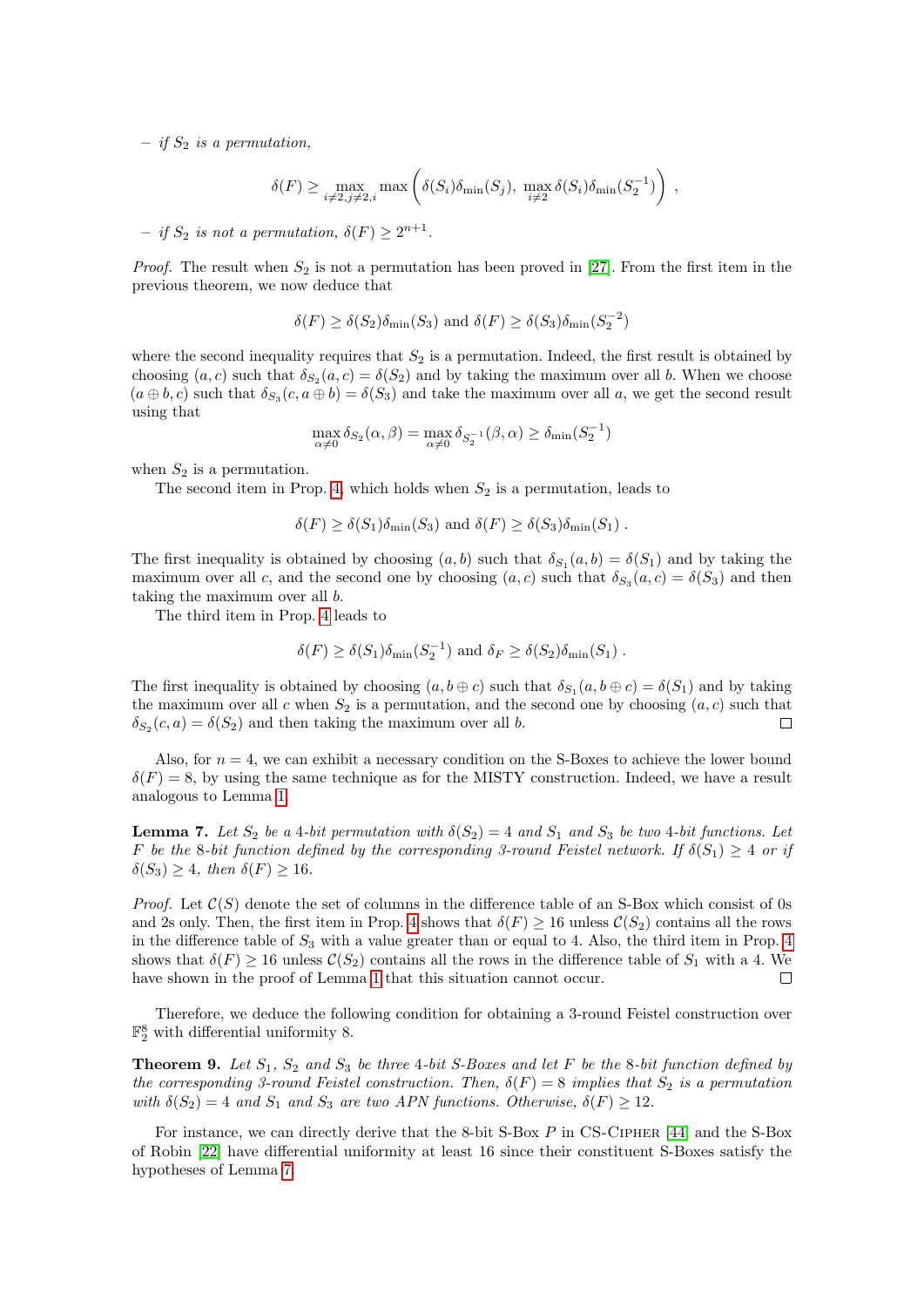# 5.2 Linearity of a 3-round Feistel construction

<span id="page-16-0"></span>**Proposition 5.** Let  $S_1$ ,  $S_2$  and  $S_3$  three n-bit S-Boxes and F the 2n-bit function defined by the corresponding 3-round Feistel construction. Then, for all  $a$ ,  $b$  and  $c$  in  $\mathbb{F}_2^n$ , we have:

(i)  $\lambda_F(a||b,0||c) = \lambda_{S_1}(a \oplus c, b)\lambda_{S_2}(b, c)$ (ii)  $\lambda_F(a||0, b||c) = \lambda_{S_2}(b, a)\lambda_{S_3}(a \oplus c, b)$ (iii) If  $S_2$  is bijective,  $\lambda_F(a||b, b||c) = \lambda_{S_1}(a, b)\lambda_{S_3}(c, b)$ 

Proof. (i)  
\n
$$
\lambda_F(a||b,0||c) = \sum (-1)^{c \cdot x_L + c \cdot S_2(S_1(x_L) \oplus x_R) \oplus a \cdot x_L \oplus b \cdot x_R}
$$
\n
$$
= \sum_{x_L \in \mathbb{F}_2^n} (-1)^{(a \oplus c) \cdot x_L + b \cdot S_1(x_L)} \sum_{z \in \mathbb{F}_2^n} (-1)^{c \cdot S_2(z) + b \cdot z}
$$
\n
$$
= \lambda_{S_1}(a \oplus c, b) \lambda_{S_2}(b, c)
$$

where we set  $z = S_1(x_L) + x_R$  and we use the fact that, for any fixed  $x_L, x_R \mapsto z$  is a permutation.

(ii)  
\n
$$
\lambda_F(a||0, b||c) = \sum (-1)^{c \cdot y_R + b \cdot S_3(y_R) + b \cdot (S_1(x_L) \oplus x_R) \oplus a \cdot x_L}
$$
\n
$$
= \sum (-1)^{c \cdot y_R + b \cdot S_3(y_R) + b \cdot z + a \cdot (y_R + S_2(z))}
$$
\n
$$
(y_R, z) \in (\mathbb{F}_2^n)^2
$$
\n
$$
= \lambda_{S_2}(b, a) \lambda_{S_3}(a \oplus c, b)
$$

where we use that the function  $(x_L, x_R) \mapsto (y_R, z)$  is a permutation since it corresponds to two rounds of the Feistel construction.

(iii)  
\n
$$
\lambda_F(a||b, b||c) = \sum (-1)^{c \cdot y_R + b \cdot S_3(y_R) + b \cdot x_R + b \cdot S_1(x_L) \oplus a \cdot x_L + b \cdot x_R}
$$
\n
$$
= \sum_{x_L \in \mathbb{F}_2^n} (-1)^{b \cdot S_1(x_L) \oplus a \cdot x_L} \sum_{y \in \mathbb{F}_2^n} (-1)^{c \cdot y + b \cdot S_3(y)}
$$
\n
$$
= \lambda_{S_1}(a, b) \lambda_{S_3}(c, b)
$$

using that  $x_R \mapsto y = x_L \oplus S_2(S_1(x_L) \oplus x_R)$  is a permutation for any fixed  $x_L$  when  $S_2$  is a permutation.

 $\Box$ 

We then deduce the following lower bound on the linearity of any 3-round Feistel construction.

**Theorem 10.** Let  $S_1$ ,  $S_2$  and  $S_3$  be three n-bit S-Boxes and let F be the 2n-bit function defined by the corresponding 3-round Feistel network. Then,

$$
\mathcal{L}(F) \ge \mathcal{L}(S_2) \max(\mathcal{L}_{\min}(S_1), \mathcal{L}_{\min}(S_3))
$$
.

Moreover, if  $S_2$  is a permutation,

$$
\mathcal{L}(F) \ge \mathcal{L}(S_1) \max \left( \mathcal{L}_{\min}(S_2^{-1}), \mathcal{L}_{\min}(S_3) \right)
$$
  
and  $\mathcal{L}(F) \ge \mathcal{L}(S_3) \max \left( \mathcal{L}_{\min}(S_1), \mathcal{L}_{\min}(S_2^{-1}) \right)$ .

Proof. From the first item in the previous theorem, we deduce that

$$
\mathcal{L}(F) \ge \mathcal{L}(S_1)\mathcal{L}_{\min}(S_2^{-1})
$$
 and  $\mathcal{L}(F) \ge \mathcal{L}(S_2)\mathcal{L}_{\min}(S_1)$ 

where the first inequality requires that  $S_2$  be a permutation.

The second item in Prop. [5](#page-16-0) provides

$$
\mathcal{L}(F) \ge \mathcal{L}(S_2)\mathcal{L}_{\min}(S_3)
$$
 and  $\mathcal{L}(F) \ge \mathcal{L}(S_3)\mathcal{L}_{\min}(S_2^{-1})$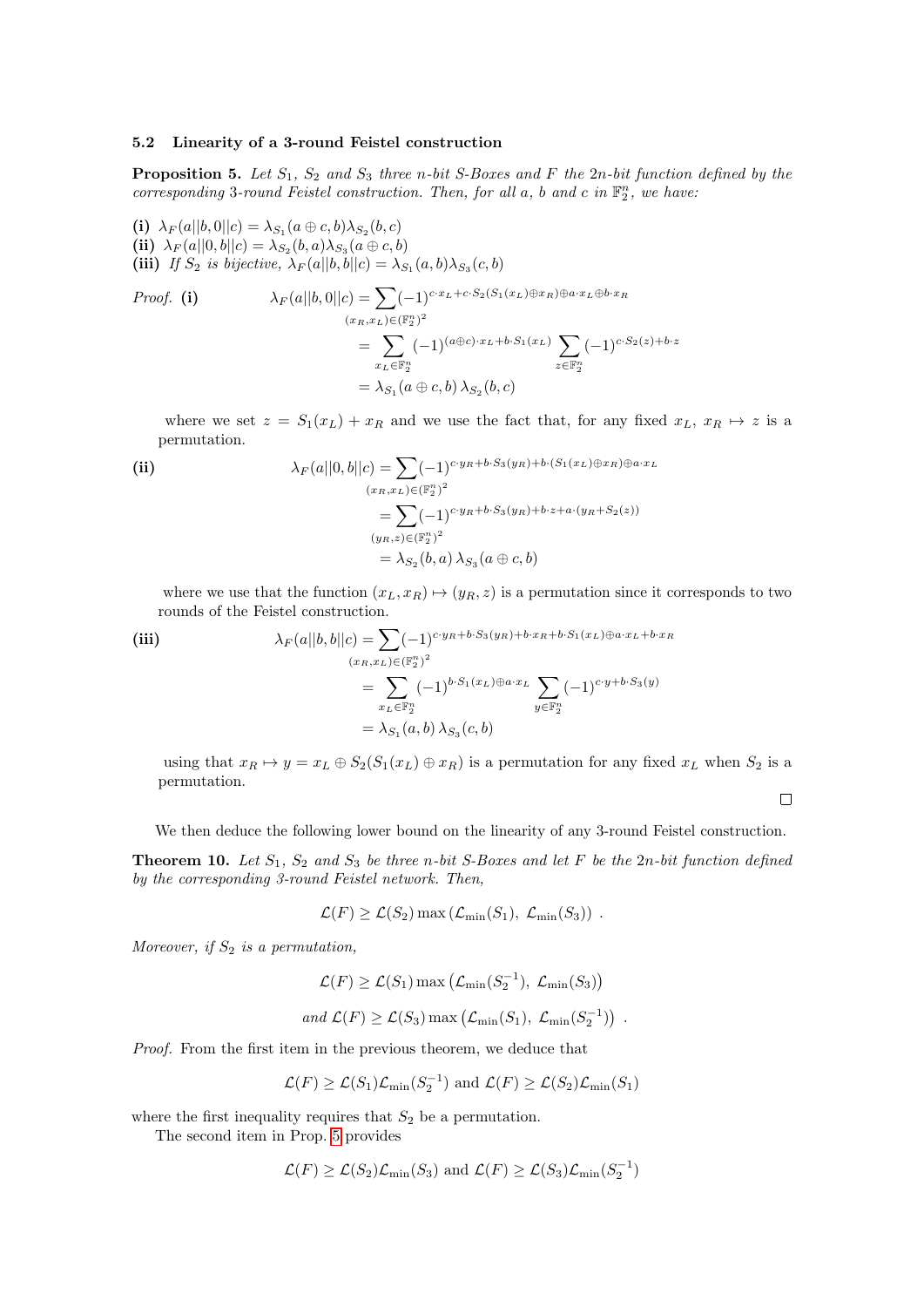where the second inequality holds when  $S_2$  is a permutation.

From the third item in Prop. [5,](#page-16-0) we get that, when  $S_2$  is a permutation

$$
\mathcal{L}(F) \ge \mathcal{L}(S_1)\mathcal{L}_{\min}(S_3)
$$
 and  $\mathcal{L}(F) \ge \mathcal{L}(S_3)\mathcal{L}_{\min}(S_1)$ .

The previous general bound can be improved in the case  $n = 4$ , exactly as for the MISTY construction. First, we get the following proposition as a direct consequence of Lemma [4.](#page-12-0)

**Proposition 6.** Let  $S_1$ ,  $S_2$  and  $S_3$  be three 4-bit S-Boxes and let F be the 8-bit function defined by the corresponding 3-round Feistel network. If any of the three inner S-Boxes is a permutation, then

$$
\mathcal{L}(F) \geq 64.
$$

Most notably, if  $\mathcal{L}(F) < 64$ , then  $\delta(F) \geq 32$ .

Even if 3-round Feistel with  $\mathcal{L}(F) < 64$  would be of very little interest, we can show that their linearity is at least 48.

**Theorem 11.** Let  $S_1$ ,  $S_2$  and  $S_3$  be three 4-bit S-Boxes and let F be the 8-bit function defined by the corresponding 3-round Feistel network. Then

$$
\mathcal{L}(F) \geq 48.
$$

*Proof.* The previous theorem shows that the result holds if  $S_2$  is a permutation. Assume that  $S_2$  is not a permutation, i.e., there exists some nonzero output mask c such that  $\lambda_{S_2}(0, c) > 0$ . Using the first item in Prop. [5,](#page-16-0) we get that

$$
\lambda_F(c||0,0||c) = \lambda_{S_1}(0,0)\lambda_{S_2}(0,c) = 16\lambda_{S_2}(0,c).
$$

The result then holds if there exists some nonzero c such that  $\lambda_{S_2}(0, c) \geq 4$ . Otherwise, we deduce from Lemmas [5](#page-13-1) and [6](#page-13-2) that

$$
\mathcal{L}(F) \ge 48 \ .
$$

 $\Box$ 

## <span id="page-17-0"></span>6 Constructions

We now use the previous results to design concrete 8-bit invertible S-Boxes optimized for lightweight implementations. We use Feistel and MISTY networks, and select 4-bit S-Boxes  $S_i$ 's with a low-cost implementation that provide good cryptographic properties of the resulting 8-bit S-Box. Such S-Boxes have been considered as good candidates for many lightweight construction (e.g. the LS-designs [\[22\]](#page-21-7)), but their respective merits and their cryptographic properties remained open.

We focus on implementing functions with a low gate count for hardware implementations, and a low instruction count for bit-sliced implementations (for table-based implementations, the table size is independent of the concrete S-Boxes). Moreover, we focus on implementations with a small number of non-linear gates, because non-linear gates are much harder to implement than linear gates in some dedicated settings such as masking [\[40\]](#page-21-26), multi-party computation, or homomorphic encryption [\[1\]](#page-20-7). Bit-slicing can be used as an implementation technique to take advantage of some platform characteristics (for instance, it yields the fastest known implementation of AES on some Intel processors [\[24\]](#page-21-1)), but it can also be a design criterion. Indeed, using a bit-sliced S-Box allow compact implementations without tables, and good performances both in software and hardware. In addition, S-Boxes implemented in this way are easier to protect against side-channel attacks with masking. Therefore, this approach is used by many lightweight designs such as SERPENT [\[9\]](#page-20-15), NOEKEON [\[15\]](#page-20-2), KECCAK [\[8\]](#page-20-16), ROBIN and FANTOMAS [\[22\]](#page-21-7), PRIDE [\[2\]](#page-20-6), PRØST [\[25\]](#page-21-27), or ASCON [\[18\]](#page-20-17). This makes the construction of S-Boxes with a low gate count particularly relevant for lightweight cryptography.

Following the previous sections, the best results we can achieve for an 8-bit invertible S-Box are:

With a MISTY network:  $\delta(F) = 16$  and  $\mathcal{L}(F) = 64$ .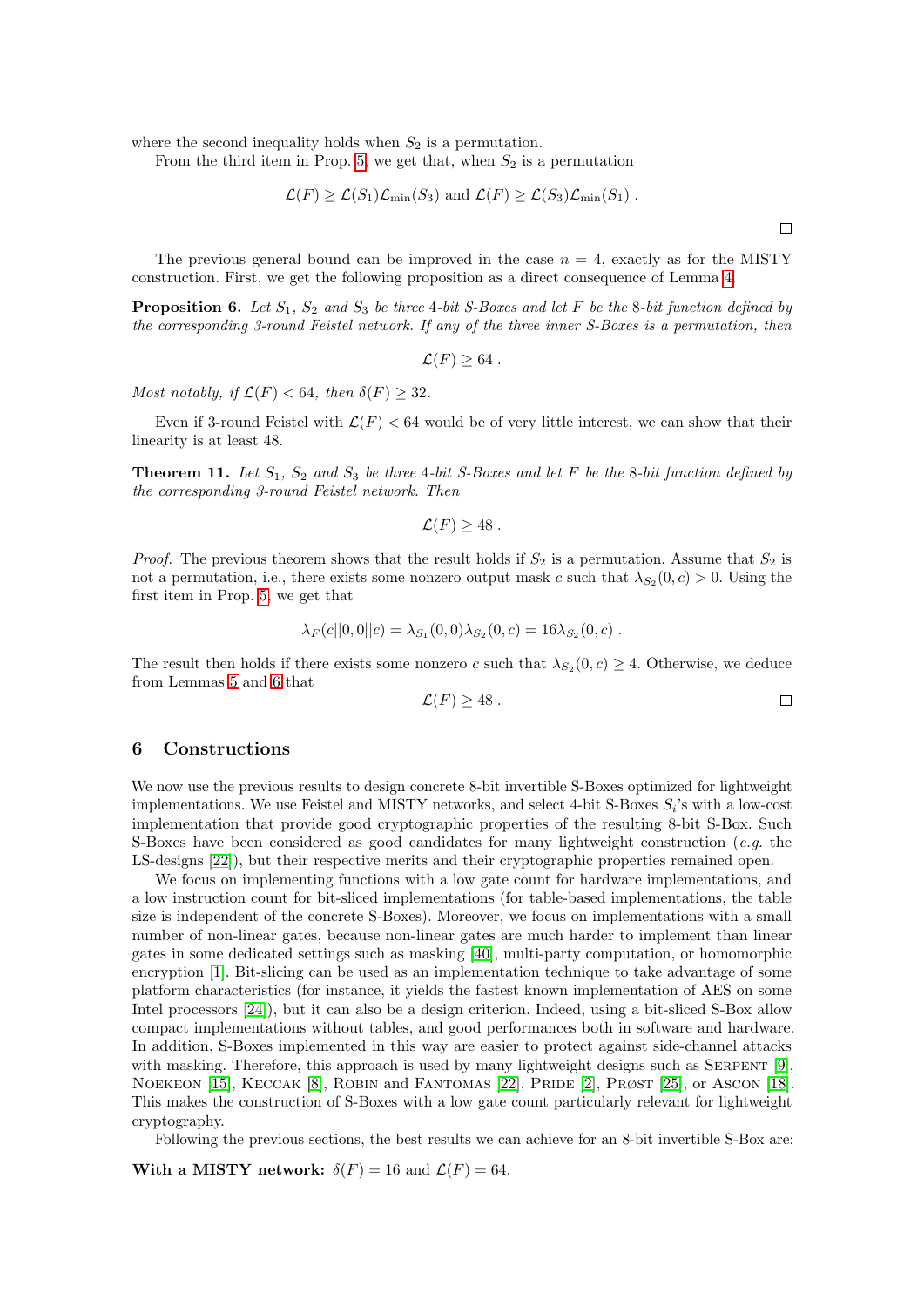#### With a Feistel network:  $\delta(F) = 8$  and  $\mathcal{L}(F) = 64$ .

We can provide some examples fulfilling these bounds: Example [2](#page-11-1) is optimal for the MISTY construction, and an example for the Feistel construction is now exhibited. It is worth noticing that these results explain the compared properties of the S-Boxes obtained by the simulations reported in [\[22\]](#page-21-7). Since Feistel networks can reach a better security, we will mostly consider this construction. In this case, the optimal differential uniformity can be reached only if  $S_1, S_3$  are APN, and  $S_2$  is a permutation with  $\delta(S_2) = 4$ , as proved in Th. [9.](#page-15-1) Note that, in some other contexts, the MISTY construction presents some advantages since it offers better performance in terms of throughput and latency because the first two S-Boxes can be evaluated in parallel.

#### 6.1 Feistel network with low gate count and instruction count

Rather than choosing S-Boxes  $S_1$ ,  $S_2$  and  $S_3$  with good properties first, and then searching for an efficient implementation of these S-Boxes (as in [\[39](#page-21-28)[,13\]](#page-20-1) for instance), we take the opposite approach, following Ullrich et al. [\[46\]](#page-21-29). We build gate descriptions of S-Boxes, and we test their cryptographic properties until we find a good candidate. Indeed, we do not have to specify in advance the 4-bit S-Boxes  $S_1$ ,  $S_2$ ,  $S_3$ . Instead, we look for a good implementation of a permutation with  $\delta(S) = 4$  for  $S_2$ , a good implementation of an APN function for  $S_1$  and  $S_3$ , and we test the properties of the resulting Feistel structure. With good probability, this results in a Feistel network F with  $\delta(F) = 8$ and  $\mathcal{L}(F) = 64$ .

Following Ullrich *et al.*, we run a search oriented towards bit-sliced implementations. We consider sequences of software instructions, with instructions AND, OR, XOR, NOT, and MOV, using at most 5 registers. This directly translates to a hardware representation: the MOV instruction become a branch while the other instructions represent the corresponding gates. There are 85 choices of instructions at each step, but we use an equivalence relation to restrict the search. For  $S_2$ , we can directly reuse the results of [\[46\]](#page-21-29): they give an optimal implementation of a 4-bit permutation with  $\delta(S) = 4$ . For  $S_1$  and  $S_3$ , we implemented a version of their algorithm, and searched for APN functions. We found that there is no construction of an APN function with 9 or fewer instructions. There are solutions with 10 instructions, but they have at least 6 non-linear instructions (AND, OR), which is not efficient for a masked implementation. Finally, with 11 instructions, there are constructions of APN functions with 4 non-linear instructions, 5 XOR instructions, and 2 MOV (copy) instructions. This search requires about 6000 core-hours of computation. The branching factor of our search is close to 10, while Ullrich *et al.* report a branching factor of less than 7; this is because we do not restrict the search to permutations (indeed, 4-bit APN functions are not permutations). This results in a very efficient 8-bit S-Box with good cryptographic properties, using 12 nonlinear gates, and 26 XORs. According to Theorem [9](#page-15-1) and to the following Lemma, this is the optimal number of non-linear gates.

# **Lemma 8.** Let S be a 4-bit permutation with  $\delta(S) \leq 4$  or a 4-bit APN function. Any implementation of S requires at least 4 non-linear gates.

Proof. If S can be implemented with 3 non-linear gates or less, then the algebraic expression of the output variables is a linear combination of the input variables, and of the 3 polynomials corresponding to the output of the 3 non-linear gates. Therefore, there exists a linear combination of the input and output variables that sums to a constant, *i.e.*  $\mathcal{L}(S) = 16$ . According to the classification of 4-bit permutation in [\[17\]](#page-20-8), any permutation with  $\delta(S) = 4$  satisfies  $\mathcal{L}(S) \leq 12$ . Furthermore, the classification of 4-bit APN functions [\[14\]](#page-20-18) shows that they satisfy  $\mathcal{L}(S) = 8$ , which proves the lemma.  $\Box$ 

We give an example of such an implementation in Figure [5,](#page-19-0) and we compare our results with previous designs in Table [1.](#page-20-19) In particular, we reach a better differential uniformity than the S-Boxes used in Robin and Fantomas [\[22\]](#page-21-7), for a small number of extra gates. For comparing the respective merits of the S-Boxes considered in Table [1,](#page-20-19) we use the fact that, as a simple approximation, the number of rounds needed to reach a fixed security level against differential attacks is proportional to  $1/\log(\delta(S)/256)$ , and the implementation cost per round is proportional to the number of non-linear gates (for a bit-sliced software implementation with masking). This allows to derive a simple implementation cost metric for the S-Boxes presented in the last column, taking 1 for the AES, and considering only security against differential attacks.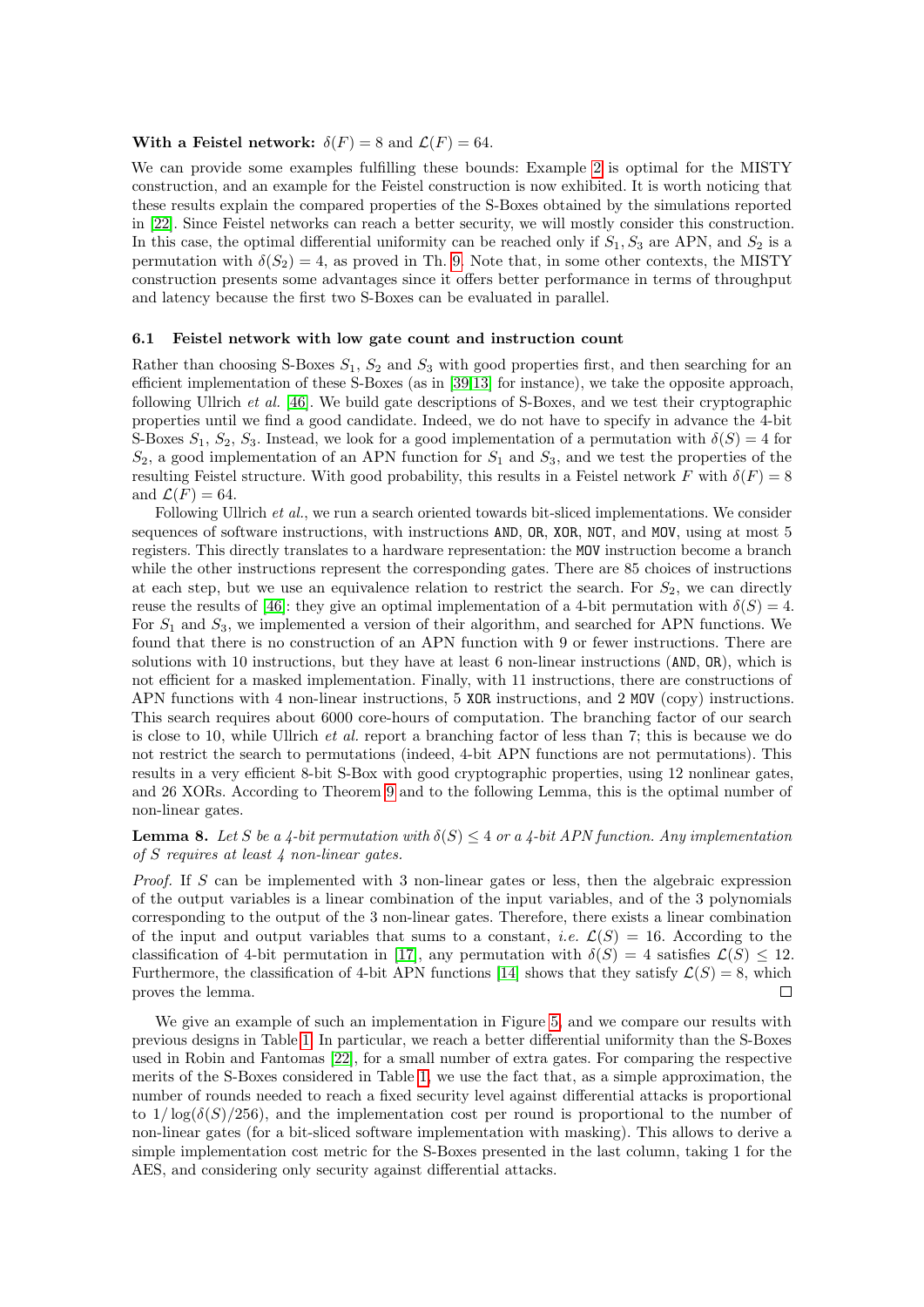

<span id="page-19-0"></span>**5.1.**  $S_1$ , APN function with  $\delta(S_1) = 2$ .  $S_1 = [0, 0, 4, d, c, 0, 0, 5, 8, 0, 7, 6, 5, a, 2, 4]$ 

**5.2.**  $S_2$ , permutation with  $\delta(S_2) = 4$ .  $S_2=[0,8,6,\mathrm{d},5,\mathrm{f},7,\mathrm{c},4,\mathrm{e},2,3,9,1,\mathrm{b},\mathrm{a}]$ 

Fig. 5. Construction of a lightweight S-Box S with a three-round Feistel  $(S_1, S_2, S_1)$  satisfying  $\delta(S) = 8$ and  $\mathcal{L}(S) = 64$ .

#### 6.2 Unbalanced MISTY structure

Finally, we consider an alternative to MISTY structures as studied in this paper. Instead of dividing the input into two halves of equal size, we consider unbalanced networks. The idea is to split the 8 input bits in two inequal parts of 3 and 5 bits. Thus, the MISTY network will use only 3 and 5 bit S-Boxes. The advantage of 3- and 5-bit S-Boxes is that invertible S-Boxes with  $\delta = 2$  exist, contrarily to the case of 4-bit S-Boxes. We managed to obtain 8-bit S-Boxes S with  $\delta(S) = 8$ using unbalanced MISTY networks, which is better than the lower bound  $\delta(S) \geq 16$  proved for balanced MISTY networks. However, this method uses 5-bit S-Boxes, which are more complicated to implement than 4-bit S-Boxes.

*Example 3.* We consider a 3-round unbalanced MISTY structure, with 5-bit permutations  $S_1, S_3$ and a 3-bit permutation  $S_2$ . After  $S_1$  and  $S_3$ , the 3-bit  $x_L$  is xored in the 3 MSB of  $x_R$ ; after  $S_2$ the 3 MSB of the 5-bit  $x_L$  are xored into  $x_L$ . The following S-Boxes define an 8-bit S-Box with  $\delta = 8$  and  $\mathcal{L} = 64$ :

$$
S_1 = [00, 01, 02, 04, 03, 08, 0d, 10, 05, 11, 1c, 1b, 1e, 0e, 18, 0a, 06, 13, 0b, 14, 1f, 1d, 0c, 15, 12, 1a, 0f, 19, 07, 16, 17, 09]
$$
  
\n
$$
S_2 = [2, 5, 6, 4, 0, 1, 3, 7]
$$
  
\n
$$
S_3 = [00, 01, 02, 04, 03, 08, 10, 1c, 05, 0a, 1a, 12, 11, 14, 1f, 1d, 06, 15, 18, 0c, 16, 0f, 19, 07, 0e, 13, 0d, 17, 09, 1e, 1b, 0b]
$$

This shows that generalizing our results to the unbalanced case, especially for the MISTY construction, may be of interest.

## 7 Conclusion

Our results give a better understanding of the cryptographic properties of lightweight S-Boxes built from smaller S-Boxes. We give a precise description of the best security achievable with a 3-round balanced Feistel or MISTY structure for an 8-bit S-Box, and necessary conditions to reach the bound. Interestingly, the MISTY network cannot offer the same security as the Feistel network for constructing an invertible 8-bit S-Box. Using those results, we describe an 8-bit S-Box S using only 12 non-linear gates and 26 XOR gates, with  $\delta(S) = 8$  and  $\mathcal{L}(S) = 64$ . This is the best security than can be achieved with a 3-round Feistel or MISTY structure, and our construction uses the minimal number of non-linear gates to reach this security with these structures. This is an improvement over previous proposals, including the S-Boxes used in CRYPTON, Fantomas and Robin, but further work is required to determine whether different structures can provide better S-Boxes.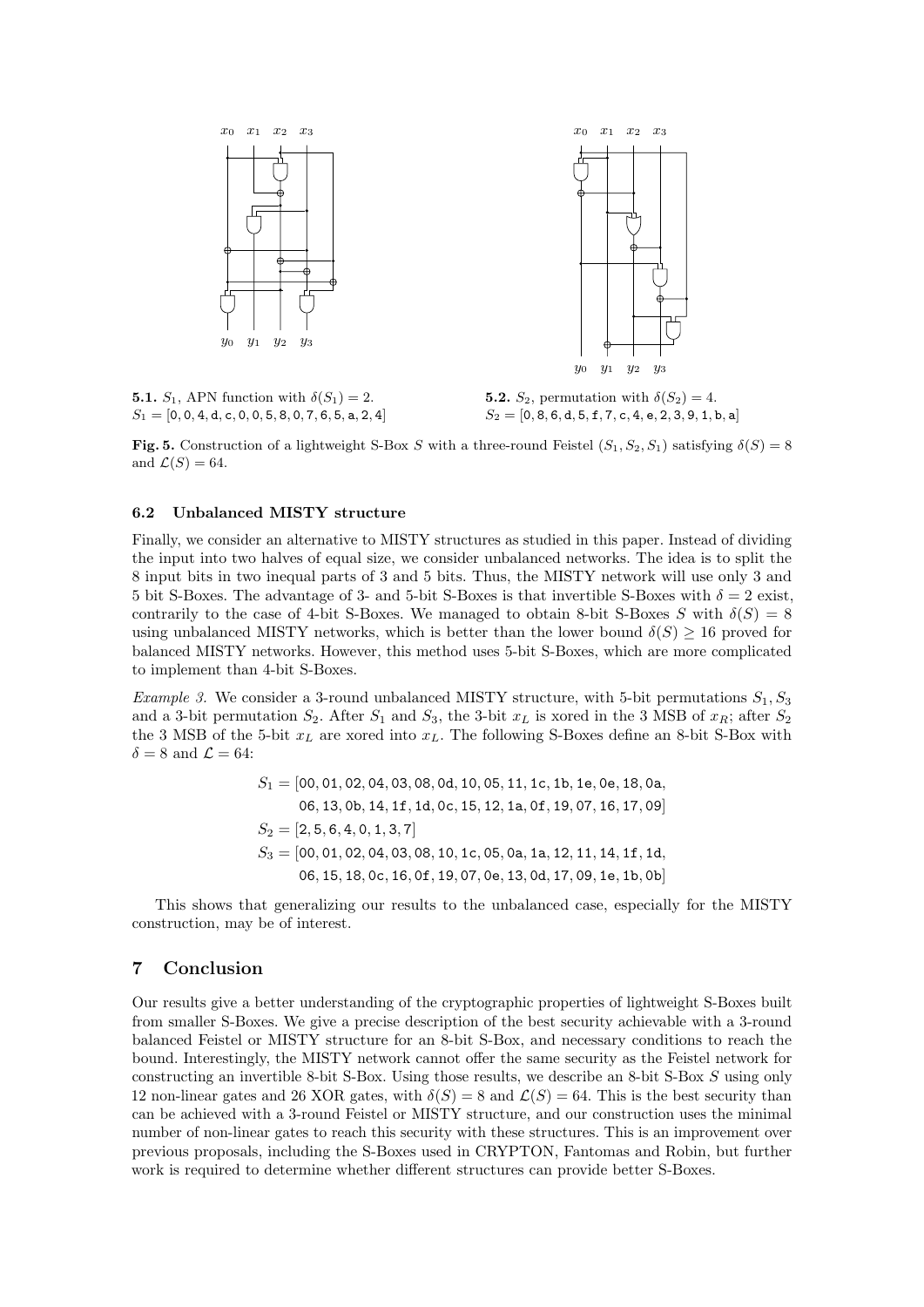<span id="page-20-19"></span>Table 1. Comparison of some 8-bit S-Boxes.  $\delta$  and  $\mathcal L$  respectively denote the differential uniformity and the linearity of the S-Box (see Section [2.1](#page-1-0) for the definitions), the last column presents the relative overall implementation cost (taking 1 for the AES).

|                              |                                         | Implementation |     | Properties |    |        |
|------------------------------|-----------------------------------------|----------------|-----|------------|----|--------|
| $S-Box$                      | Construction                            | AND/OR         | XOR |            | δ  | $\cot$ |
| AES $[13]$                   | Inversion in $\mathbb{F}_{28}$ + affine | 32             | 83  | 32         | 4  |        |
| Whirlpool [5]                | $Lai-Massev$                            | 36             | 58  | 64         | 8  | 1.35   |
| CRYPTON [28] 3-round Feistel |                                         | 49             | 12  | 64         | 8  | 1.83   |
| Robin $[22]$                 | 3-round Feistel                         | 12             | 24  | 64         | 16 | 0.56   |
| Fantomas [22]                | 3-round MISTY $(3/5 \text{ bits})$      | 11             | 25  | 64         | 16 | 0.51   |
| Unnamed $[22]$               | Whirlpool-like                          | 16             | 41  | 64         | 10 | 0.64   |
| <b>New</b>                   | 3-round Feistel                         | 12             | 26  | 64         | 8  | 0.45   |

# References

- <span id="page-20-7"></span>1. Albrecht, M., Rechberger, C., Schneider, T., Tiessen, T., Zohner, M.: Ciphers for MPC and FHE. In: Advances in Cryptology - EUROCRYPT 2015, Part I. LNCS, vol. 9056, pp. 430–454. Springer (2015)
- <span id="page-20-6"></span>2. Albrecht, M.R., Driessen, B., Kavun, E.B., Leander, G., Paar, C., Yalçin, T.: Block Ciphers - Focus on the Linear Layer (feat. PRIDE). In: Advances in Cryptology - CRYPTO 2014. LNCS, vol. 8616, pp. 57–76. Springer (2014)
- <span id="page-20-11"></span>3. Aoki, K., Ohta, K.: Strict Evaluation of the Maximum Average of Differential Probability and the Maximum Average of Linear Probability. IEICE TRANSACTIONS on Fundamentals of Electronics, Communications and Computer Sciences E80A(1), 2–8 (1997)
- <span id="page-20-10"></span>4. Barreto, P.S., Rijmen, V.: The KHAZAD Legacy-Level Block Cipher. NESSIE submission
- <span id="page-20-9"></span>5. Barreto, P.S., Rijmen, V.: The WHIRLPOOL Hashing Function. NESSIE submission
- <span id="page-20-14"></span>6. Berlekamp, E.R., Welch, L.R.: Weight distributions of the cosets of the (32, 6) Reed-Muller code. IEEE Transactions on Information Theory 18(1), 203–207 (1972)
- <span id="page-20-0"></span>7. Bernstein, D.J.: Cache-timing on AES. In: Symmetric-Key Encryption Workshop - SKEW 2005 (2005), <http://cr.yp.to/antiforgery/cachetiming-20050414.pdf>
- <span id="page-20-16"></span>8. Bertoni, G., Daemen, J., Peeters, M., Assche, G.V.: The Keccak reference (January 2011), [http:](http://keccak.noekeon.org/) [//keccak.noekeon.org/](http://keccak.noekeon.org/)
- <span id="page-20-15"></span>9. Biham, E., Anderson, R.J., Knudsen, L.R.: Serpent: A new block cipher proposal. In: Fast Software Encryption - FSE '98. LNCS, vol. 1372, pp. 222–238. Springer (1998)
- <span id="page-20-12"></span>10. Biham, E., Shamir, A.: Differential Cryptanalysis of DES-like Cryptosystems. J. Cryptology 4(1), 3–72 (1991)
- <span id="page-20-3"></span>11. Bogdanov, A., Knudsen, L.R., Leander, G., Paar, C., Poschmann, A., Robshaw, M.J.B., Seurin, Y., Vikkelsoe, C.: PRESENT: An Ultra-Lightweight Block Cipher. In: Cryptographic Hardware and Embedded Systems - CHES 2007. LNCS, vol. 4727, pp. 450–466. Springer (2007)
- <span id="page-20-5"></span>12. Borghoff, J., Canteaut, A., Güneysu, T., Kavun, E.B., Knezevic, M., Knudsen, L.R., Leander, G., Nikov, V., Paar, C., Rechberger, C., Rombouts, P., Thomsen, S.S., Yalçin, T.: PRINCE - A Low-Latency Block Cipher for Pervasive Computing Applications - Extended Abstract. In: Advances in Cryptology - ASIACRYPT 2012. LNCS, vol. 7658, pp. 208–225. Springer (2012)
- <span id="page-20-1"></span>13. Boyar, J., Peralta, R.: A new combinational logic minimization technique with applications to cryptology. In: International Symposium on Experimental Algorithms - SEA 2010. LNCS, vol. 6049, pp. 178–189. Springer (2010)
- <span id="page-20-18"></span>14. Brinkmann, M., Leander, G.: On the classification of APN functions up to dimension five. Des. Codes Cryptography 49(1-3), 273–288 (2008)
- <span id="page-20-2"></span>15. Daemen, J., Peeters, M., Assche, G.V., Rijmen, V.: Nessie proposal: NOEKEON (2000)
- <span id="page-20-4"></span>16. De Cannière, C., Dunkelman, O., Knezevic, M.: KATAN and KTANTAN - A family of small and efficient hardware-oriented block ciphers. In: Cryptographic Hardware and Embedded Systems - CHES 2009. LNCS, vol. 5747, pp. 272–288. Springer (2009)
- <span id="page-20-8"></span>17. De Cannière, C.: Analysis and Design of Symmetric Encryption Algorithms. Ph.D. thesis, KU Leuven (2007)
- <span id="page-20-17"></span>18. Dobraunig, C., Eichlseder, M., Mendel, F., Schläffer, M.: Ascon v1. CAESAR Competition (2014), <http://competitions.cr.yp.to/round1/asconv1.pdf>
- <span id="page-20-13"></span>19. ETSI/SAGE: Specification of the 3GPP Confidentiality and Integrity Algorithms 128-EEA3 & 128-EIA3. Document 4: Design and Evaluation Report. Tech. rep. (2011)